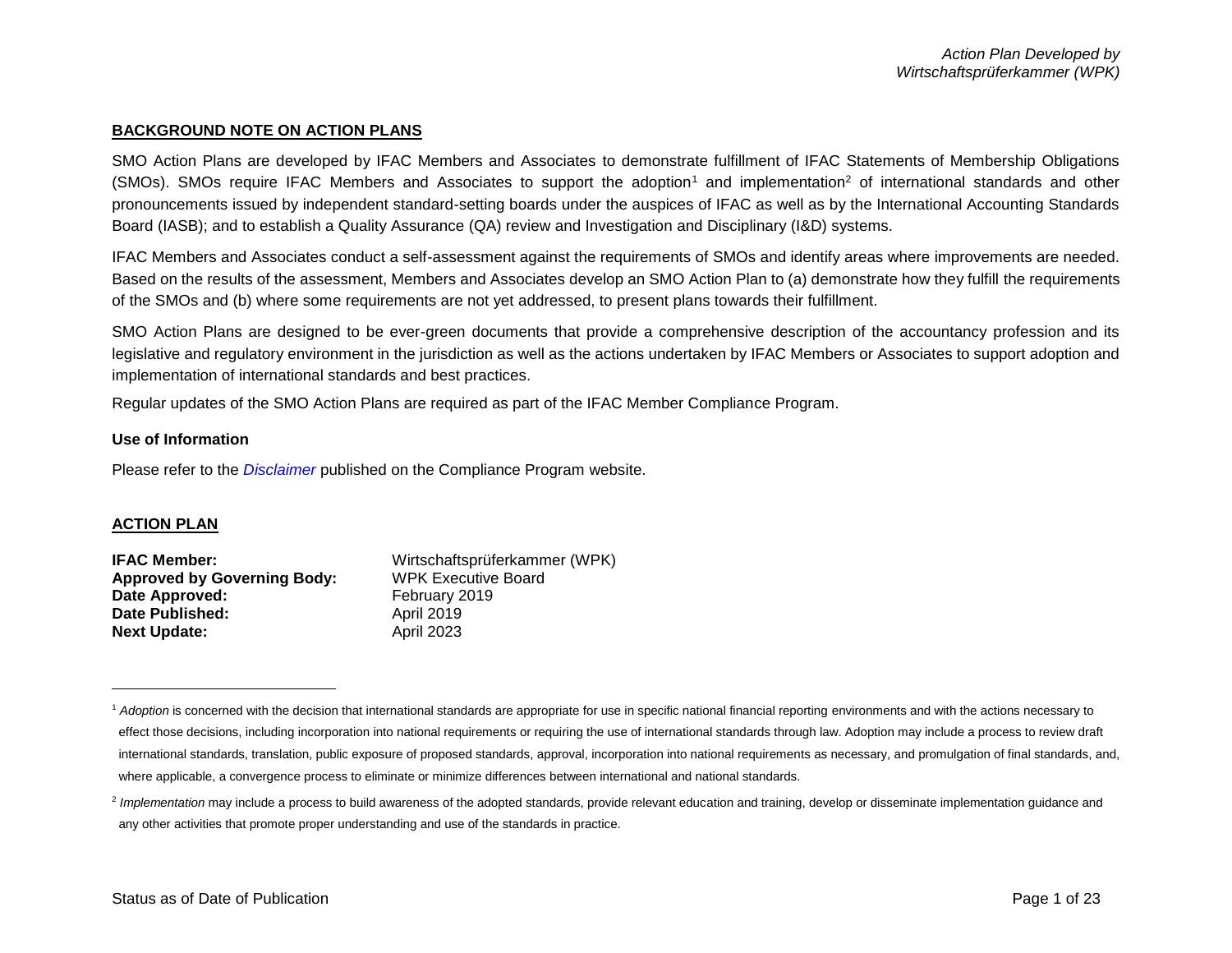# **GENERAL: Action Plans by IFAC Members in Germany**

This Action Plan reflects the SMO activity areas where WPK has primary responsibility (SMOs 1, 4 and 6). Please refer to the Action Plan prepared by Institut der Wirtschaftsprüfer (IDW) for information about other SMO activity areas (SMOs 2, 3, 5 and 7).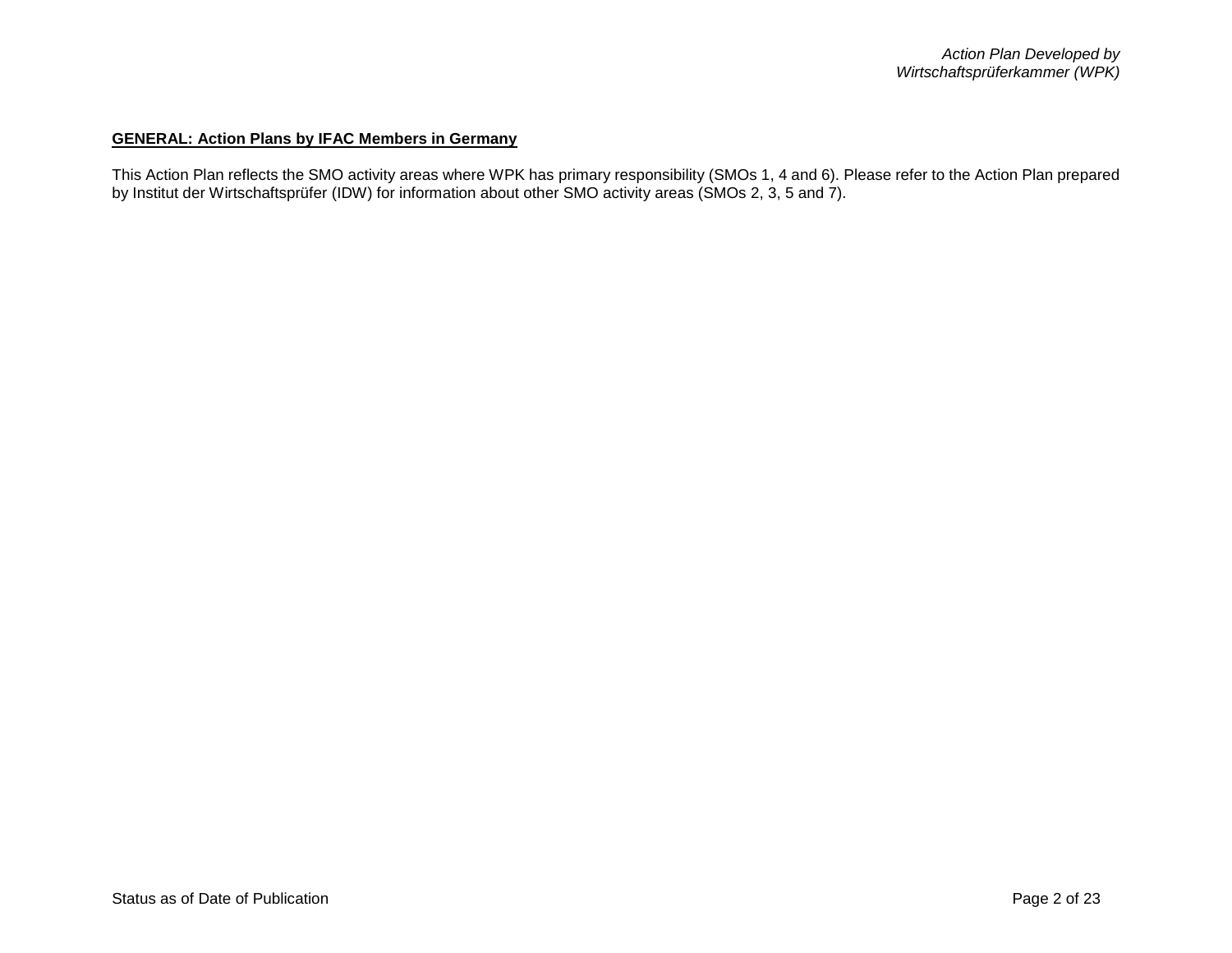### **GLOSSARY**

- **AOB** Auditor Oversight Body (Abschlussprüferaufsichtsstelle, established at the BAFA) **AOC** Auditor Oversight Commission (replaced by the AOB) **BAFA** Federal Office for Economic Affairs and Export Control (Bundesamt für Wirtschaft und Ausfuhrkontrolle) **CPD** Continuing Professional Development **HGB** German Commercial Code (Handelsgesetzbuch) **IAASB** International Auditing and Assurance Standards Board<br> **IAESB** International Accounting Education Standards Board **International Accounting Education Standards Board**
- **IASB** International Accounting Standards Board
- **IDW** Institut der Wirtschaftsprüfer<br> **IES** International Education Stand
- **International Education Standards**
- **IESBA** International Ethics Standards Board for Accountants
- **IFRS** International Financial Reporting Standards
- **PIE** Public Interest Entity
- **WPK** Wirtschaftsprüferkammer
- **WPO** German Public Accountant Act (Wirtschaftsprüferordnung)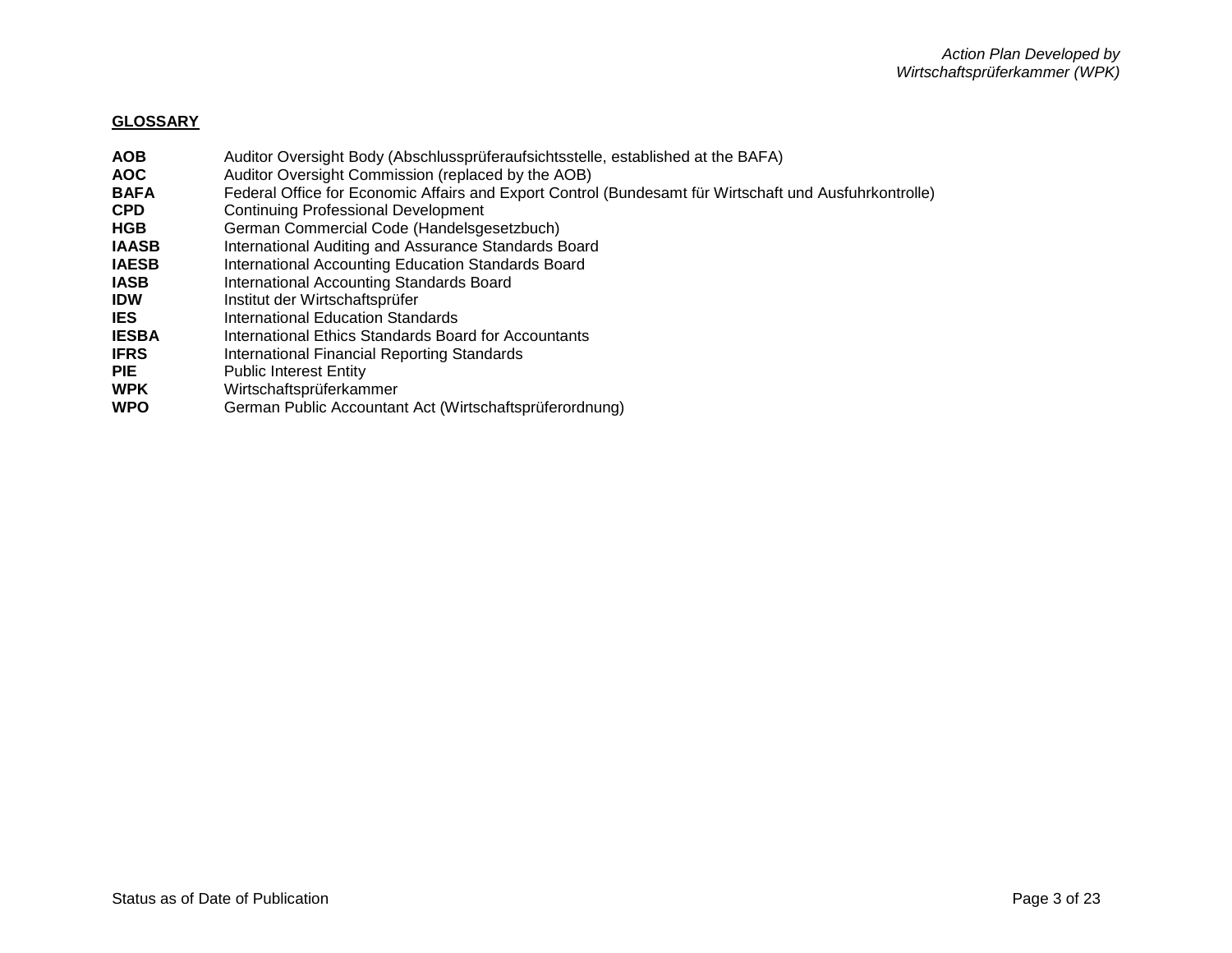| <b>Action Plan Subject:</b>   | SMO 1 - Quality Assurance                                    |
|-------------------------------|--------------------------------------------------------------|
| <b>Action Plan Objective:</b> | Further development of the existing Quality Assurance System |

no undue overlap between the two external quality assurance systems. The review cycles of the AOB and the WPK are both riskbased, but ensure that every auditor of statutory financial statements

is reviewed at least every six years.

| #                                                                                                                                                                                                                                                                                                                                                                                                                                                                                                                                                                                                                                                                          | <b>Start Date</b><br><b>Actions</b>                                                                                                                                                                                                                                                                                                                                                                                                                                                                                                               |                                                                                                                                                                                                                                                                                                                                                                                                                                                                                                                                                                                                                                                                      | <b>Completion</b><br><b>Date</b> | <b>Responsibility</b> | <b>Resource</b> |  |
|----------------------------------------------------------------------------------------------------------------------------------------------------------------------------------------------------------------------------------------------------------------------------------------------------------------------------------------------------------------------------------------------------------------------------------------------------------------------------------------------------------------------------------------------------------------------------------------------------------------------------------------------------------------------------|---------------------------------------------------------------------------------------------------------------------------------------------------------------------------------------------------------------------------------------------------------------------------------------------------------------------------------------------------------------------------------------------------------------------------------------------------------------------------------------------------------------------------------------------------|----------------------------------------------------------------------------------------------------------------------------------------------------------------------------------------------------------------------------------------------------------------------------------------------------------------------------------------------------------------------------------------------------------------------------------------------------------------------------------------------------------------------------------------------------------------------------------------------------------------------------------------------------------------------|----------------------------------|-----------------------|-----------------|--|
| <b>Background</b>                                                                                                                                                                                                                                                                                                                                                                                                                                                                                                                                                                                                                                                          |                                                                                                                                                                                                                                                                                                                                                                                                                                                                                                                                                   |                                                                                                                                                                                                                                                                                                                                                                                                                                                                                                                                                                                                                                                                      |                                  |                       |                 |  |
| The Wirtschaftsprüferkammer (WPK) is the state supervised organization of all public auditors (Wirtschaftsprüfer – WP – and vereidigte Buchprüfer<br>- vBP) and firms of public auditors in Germany. It was established in 1961 as a non-profit corporation under public law. All public auditors and firms<br>of public auditors in Germany are mandatory members of the WPK. The WPK acts in the capacity of indirect state administration in the areas of, inter<br>alia, examination, licensing and registration, revocation of licenses, disciplinary oversight for non-Public Interest Entities (non-PIEs), quality assurance<br>and adoption of professional rules. |                                                                                                                                                                                                                                                                                                                                                                                                                                                                                                                                                   |                                                                                                                                                                                                                                                                                                                                                                                                                                                                                                                                                                                                                                                                      |                                  |                       |                 |  |
|                                                                                                                                                                                                                                                                                                                                                                                                                                                                                                                                                                                                                                                                            |                                                                                                                                                                                                                                                                                                                                                                                                                                                                                                                                                   | The WPK operates under the state supervision of the Federal Ministry of Economic Affairs and Energy and the public oversight of the Auditor<br>Oversight Body (AOB). Effective January 1, 2005, the oversight of the predecessor of the AOB, the Auditor Oversight Commission (AOC), covered<br>all remits of the WPK in relation to those members, who were entitled to carry out statutory audits of financial statements of business corporations or<br>who did so de facto without being entitled. In those cases, the AOC had the ultimate responsibility. The AOC comprised individuals who were<br>independent and had never been a member of the profession. |                                  |                       |                 |  |
|                                                                                                                                                                                                                                                                                                                                                                                                                                                                                                                                                                                                                                                                            | Effective June 17, 2016, the AOC was replaced by the AOB, which is a competent authority in accordance with Regulation (EU) No 537/2014. The<br>establishment of the AOB was one of the main tasks of the implementation of the recent EU audit reform (Regulation (EU) No 537/2014 and Directive<br>2014/56 EU). This reform was implemented on June 17, 2016, when several amendments, inter alia of the German Commercial Code<br>(Handelsgesetzbuch - HGB) and the German Public Accountant Act (Wirtschaftsprüferordnung - WPO) took effect. |                                                                                                                                                                                                                                                                                                                                                                                                                                                                                                                                                                                                                                                                      |                                  |                       |                 |  |
|                                                                                                                                                                                                                                                                                                                                                                                                                                                                                                                                                                                                                                                                            | We have carefully reviewed revised SMO 1. Our organization has concluded that it already addresses the requirements of the revised SMO subject<br>to the quality assurance review of non-statutory audits.                                                                                                                                                                                                                                                                                                                                        |                                                                                                                                                                                                                                                                                                                                                                                                                                                                                                                                                                                                                                                                      |                                  |                       |                 |  |
| 8th Amendment of The German Public Accountant Act (Wirtschaftsprüferordnung - WPO)                                                                                                                                                                                                                                                                                                                                                                                                                                                                                                                                                                                         |                                                                                                                                                                                                                                                                                                                                                                                                                                                                                                                                                   |                                                                                                                                                                                                                                                                                                                                                                                                                                                                                                                                                                                                                                                                      |                                  |                       |                 |  |
| 1.                                                                                                                                                                                                                                                                                                                                                                                                                                                                                                                                                                                                                                                                         | Completed                                                                                                                                                                                                                                                                                                                                                                                                                                                                                                                                         | In accordance with Regulation (EU) No 537/2014 and Directive<br>2014/56 EU, statutory auditors of PIEs are subject to inspections by<br>the AOB regarding the adequacy of the design and effectiveness of<br>their quality control system for audits of PIEs, whereas the WPK<br>quality assurance review verifies the design and effectiveness of the<br>quality control system for audits of non-PIEs. This ensures that there is                                                                                                                                                                                                                                  | Completed                        | Legislator            | Legislator      |  |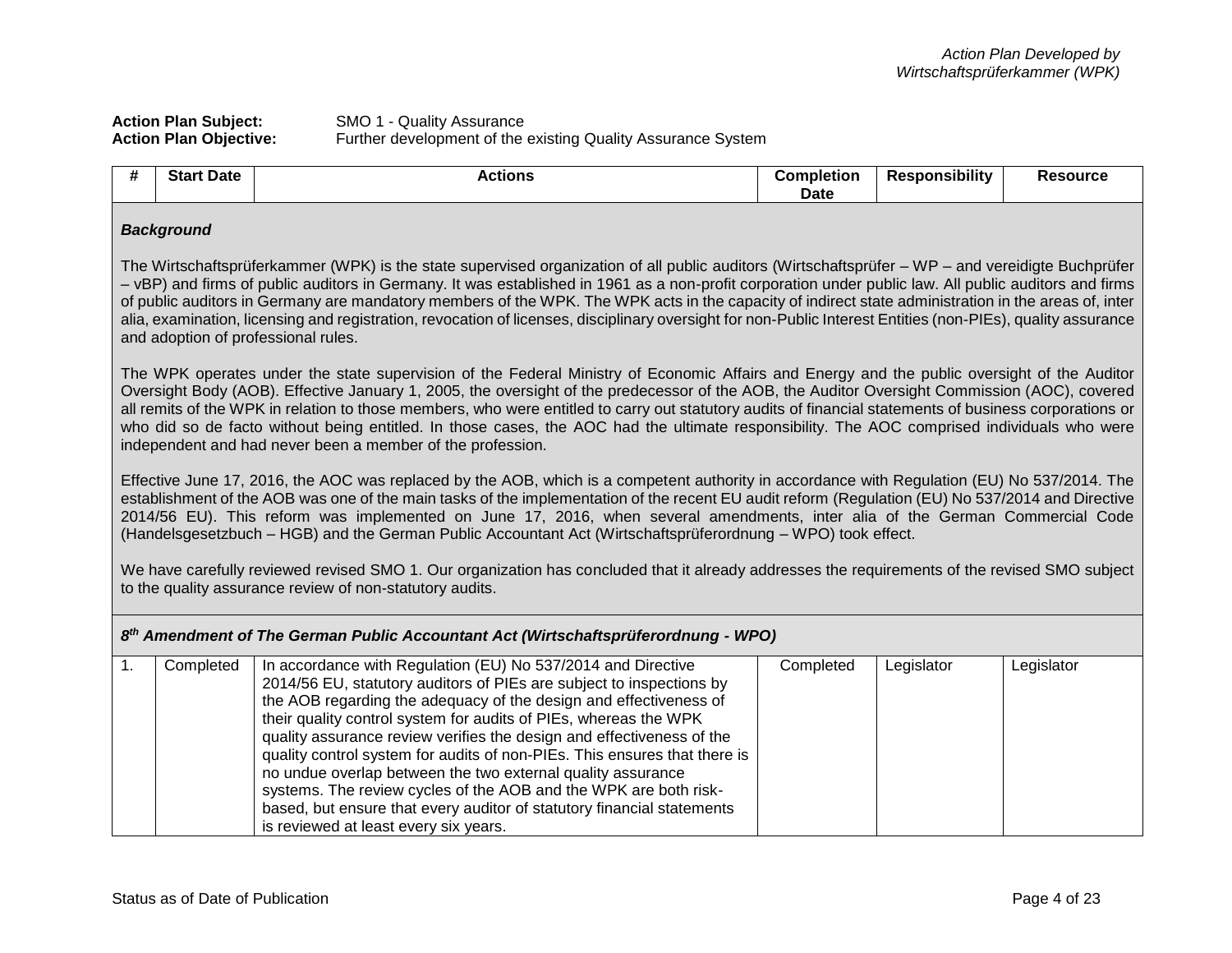| #  | <b>Start Date</b> | <b>Actions</b>                                                                                                                                                                                                                                                                                                                                                                                                                                                                                                                                                                      | <b>Completion</b><br><b>Date</b> | <b>Responsibility</b>                                                                    | <b>Resource</b>                                                                                                                                 |
|----|-------------------|-------------------------------------------------------------------------------------------------------------------------------------------------------------------------------------------------------------------------------------------------------------------------------------------------------------------------------------------------------------------------------------------------------------------------------------------------------------------------------------------------------------------------------------------------------------------------------------|----------------------------------|------------------------------------------------------------------------------------------|-------------------------------------------------------------------------------------------------------------------------------------------------|
|    |                   | In the last three years 1,726 reviews were carried out under the WPK<br>regime, thereof 293 in 2015, 582 in 2016, and 851 in 2017. The peak<br>in 2017 is due to the fact that the six year cycle was first introduced in<br>2005.                                                                                                                                                                                                                                                                                                                                                  |                                  |                                                                                          |                                                                                                                                                 |
| 2. | Completed         | Transfer of the inspection system concerning public auditors and audit<br>firms that carry out statutory audits of PIEs according to Section 319a<br>Paragraph 1 Sentence 1 of the German Commercial Code to the AOB.<br>The AOB inspection system is in line with Regulation (EU) No<br>537/2014. The statutory provisions for the AOB inspection system<br>basically refer to the WPK inspection system (Art. 62b para. 3 and Art.<br>66a para. 6 WPO). We therefore have no reason to believe that the<br>AOB review procedures are different from the WPK review<br>procedures. | Completed                        | Legislator                                                                               | Legislator                                                                                                                                      |
| 3. | Completed         | Until June 17, 2016, deficiencies identified in quality assurance<br>reviews led to corrective actions only whereas now they can also lead<br>to the initiation of disciplinary proceedings.                                                                                                                                                                                                                                                                                                                                                                                        | Completed                        | Legislator                                                                               | Legislator                                                                                                                                      |
| 4. | Ongoing           | Quality assurance reviewers are subject to inspections performed by<br>members of the Commission on Quality Assurance. The first<br>inspection was performed in November 2016. In 2017 and 2018 there<br>were seven inspections performed each year. For 2019 there are<br>planned ten further inspections. By the end of 2019 the inspections will<br>inter alia cover the top 20 of quality assurance reviewers regarding<br>reviews performed. These quality assurance reviewers conduct about<br>40 % of all quality assurance reviews p.a.                                     | Ongoing                          | Commission on<br>Quality<br>Assurance                                                    | <b>WPK Technical</b><br>Staff                                                                                                                   |
| 5. | Ongoing           | The Commission on Quality Assurance is entitled to participate in<br>quality assurance reviews to ensure a proper execution.                                                                                                                                                                                                                                                                                                                                                                                                                                                        | Ongoing                          | Commission on<br>Quality<br>Assurance                                                    | <b>WPK Technical</b><br>Staff                                                                                                                   |
|    |                   | <b>Maintaining Ongoing Processes (Member Notification, Education and Promotion Activities)</b>                                                                                                                                                                                                                                                                                                                                                                                                                                                                                      |                                  |                                                                                          |                                                                                                                                                 |
| 6. | Ongoing           | Publication of a legal commentary (approx. 1400 pages) on the<br>professional law on public auditors in Germany with a focus on quality<br>assurance and quality control.<br>The first edition was published in July 2008, the second edition in<br>September 2013. The third edition was published in November 2018<br>and, inter alia, extensively deals with the EU audit reform.                                                                                                                                                                                                | Ongoing                          | Two former<br>presidents of<br>WPK, current<br>president and<br>vice president<br>of WPK | <b>Essentially WPK</b><br><b>Technical Staff</b><br>(interdepartmenta<br>I) and an<br>honorable judge<br>of the Higher<br><b>Regional Court</b> |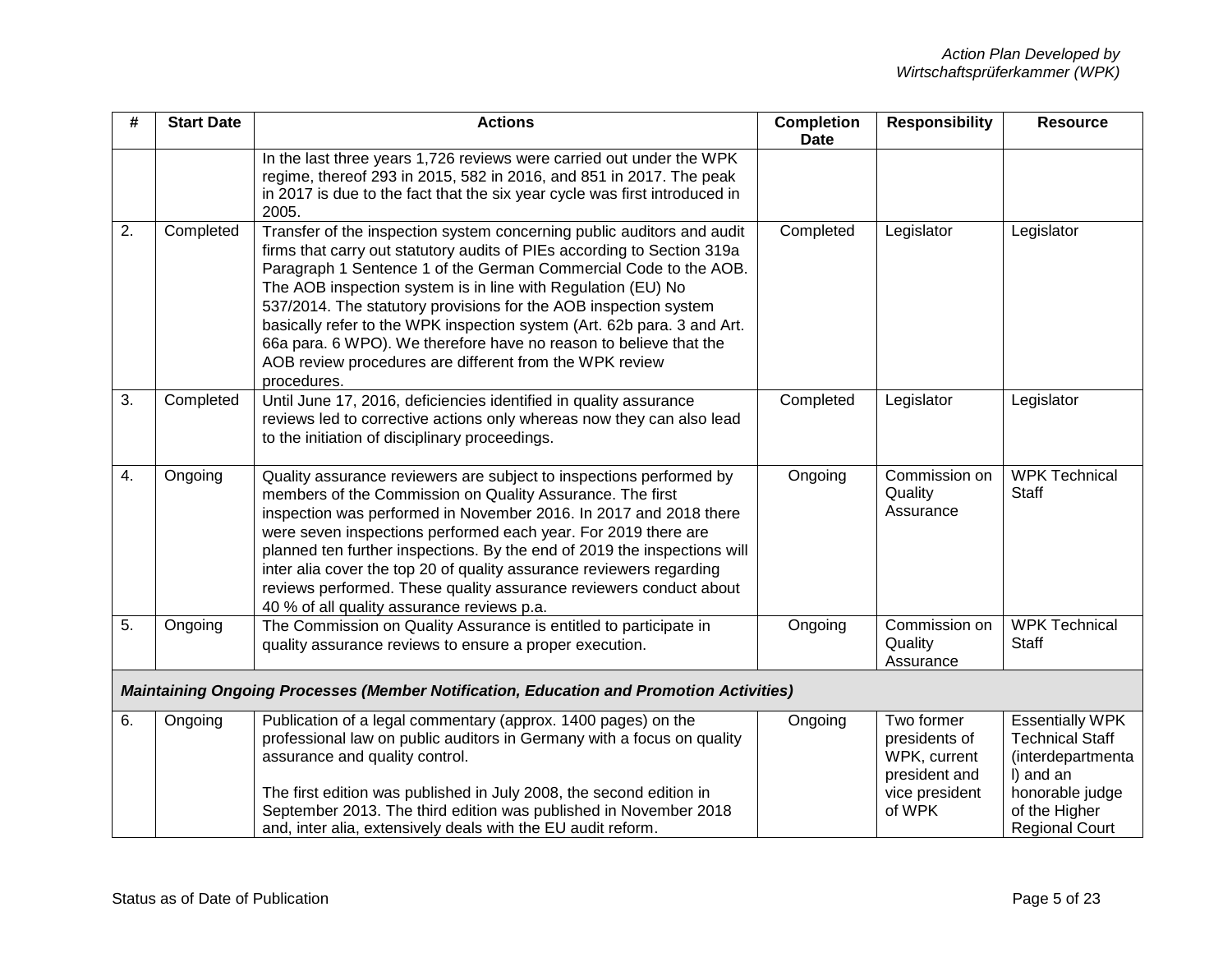| #   | <b>Start Date</b> | <b>Actions</b>                                                                                                                                                                                                                                                                                                                                                                                                                                                                                                                                                                                                                                                                                                                                                       | <b>Completion</b><br><b>Date</b> | <b>Responsibility</b>                                                   | <b>Resource</b>                                                                                              |
|-----|-------------------|----------------------------------------------------------------------------------------------------------------------------------------------------------------------------------------------------------------------------------------------------------------------------------------------------------------------------------------------------------------------------------------------------------------------------------------------------------------------------------------------------------------------------------------------------------------------------------------------------------------------------------------------------------------------------------------------------------------------------------------------------------------------|----------------------------------|-------------------------------------------------------------------------|--------------------------------------------------------------------------------------------------------------|
|     |                   |                                                                                                                                                                                                                                                                                                                                                                                                                                                                                                                                                                                                                                                                                                                                                                      |                                  |                                                                         | <b>Berlin</b><br>(Disciplinary<br>Court)                                                                     |
| 7.  | Ongoing           | Annual report on procedures and sanctions imposed by the WPK and<br>courts in relation to quality assurance and quality control. The annual<br>reports in German language are available online<br>(https://www.wpk.de/oeffentlichkeit/berichte/qualitaetskontrolle/).                                                                                                                                                                                                                                                                                                                                                                                                                                                                                                | Ongoing                          | Commission on<br>Quality<br>Assurance                                   | <b>WPK Technical</b><br><b>Staff</b>                                                                         |
| 8.  | Ongoing           | Periodical publication of decisions leading to reprimands and<br>professional and legal proceedings and explanatory articles regarding<br>quality assurance in WPK's member journal. All editions of the WPK's<br>member journal since 2004 are available online<br>(https://www.wpk.de/wpk-magazin/ausgaben/2018/)                                                                                                                                                                                                                                                                                                                                                                                                                                                  | Ongoing                          | <b>WPK Executive</b><br>Board                                           | <b>WPK Technical</b><br><b>Staff</b>                                                                         |
| 9.  | Ongoing           | Annual presentations of important changes in quality assurance<br>system and main issues regarding quality assurance for WPK<br>members.                                                                                                                                                                                                                                                                                                                                                                                                                                                                                                                                                                                                                             | Ongoing                          | <b>WPK Executive</b><br>Board,<br>Commission on<br>Quality<br>Assurance | <b>WPK Executive</b><br>Board,<br>Commission on<br>Quality<br>Assurance and<br>Executive<br><b>Directors</b> |
| 10. | Ongoing           | Members of the Commission on Quality Assurance conduct continuing<br>professional development sessions for statutory auditors and quality<br>assurance reviewers during professional events.<br>For instance, in 2017 six WPK members' meetings took place, where<br>members of the Commission on Quality Assurance provided<br>continuing professional development regarding the system of quality<br>assurance. Also in 2017 WPK performed several roadshows regarding<br>the EU audit reform. In four of these events members of the<br>Commission on Quality Assurance participated as lecturers.<br>In 2018, WPK performed one (central) members' meeting in Berlin,<br>where also members of the Commission on Quality Assurance<br>participated as lecturers. | Ongoing                          | Commission on<br>Quality<br>Assurance                                   | <b>WPK Technical</b><br><b>Staff</b>                                                                         |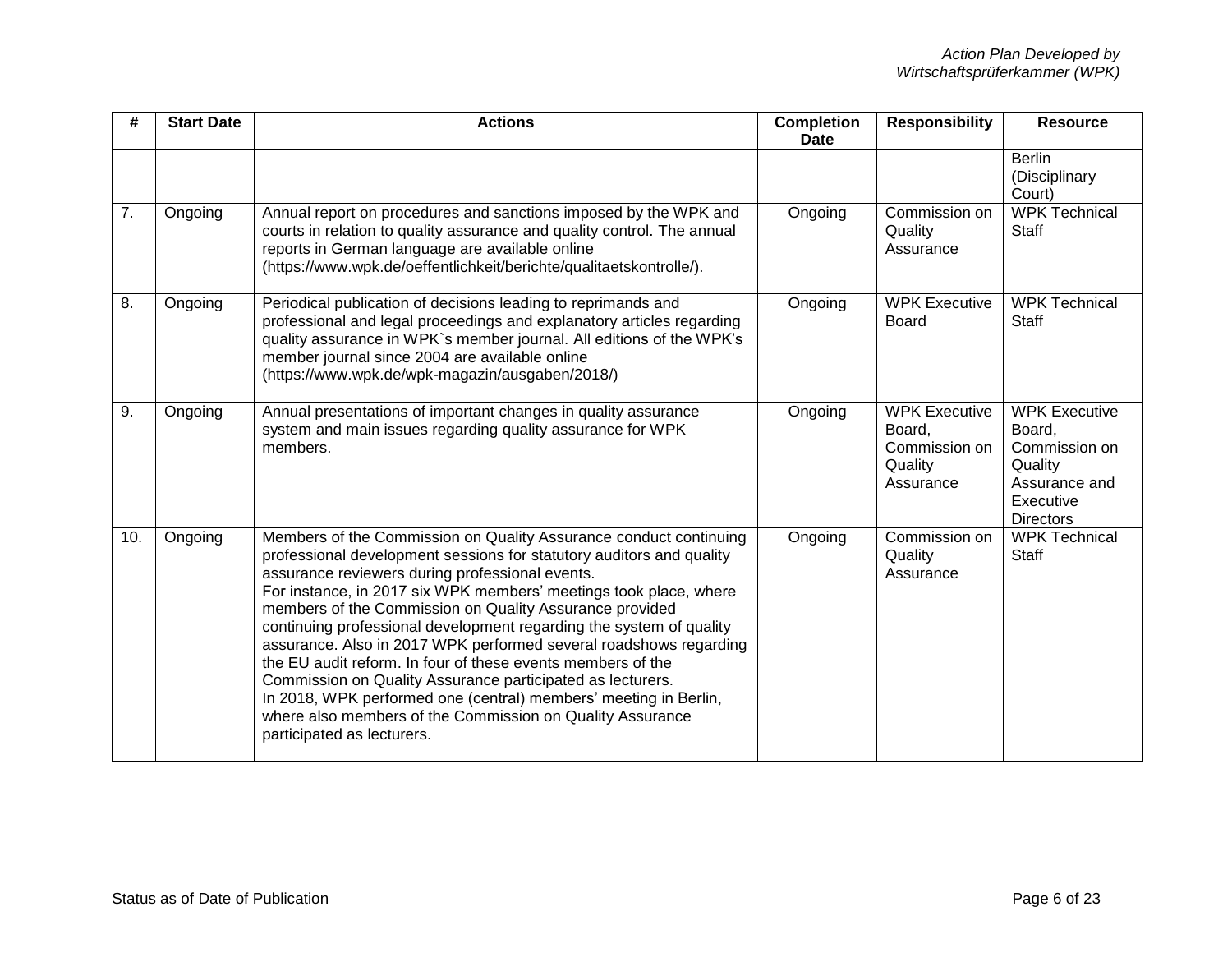| #   | <b>Start Date</b> | <b>Actions</b>                                                                                                                                                                                                                                                                                                                                                                                                                                                                                                                                                                                                                                                                                                                                                                                                                                                                                                                                                        | <b>Completion</b><br><b>Date</b> | <b>Responsibility</b>                 | <b>Resource</b>                      |
|-----|-------------------|-----------------------------------------------------------------------------------------------------------------------------------------------------------------------------------------------------------------------------------------------------------------------------------------------------------------------------------------------------------------------------------------------------------------------------------------------------------------------------------------------------------------------------------------------------------------------------------------------------------------------------------------------------------------------------------------------------------------------------------------------------------------------------------------------------------------------------------------------------------------------------------------------------------------------------------------------------------------------|----------------------------------|---------------------------------------|--------------------------------------|
| 11. | Ongoing           | Development of policies by the Commission on Quality Assurance,<br>including, but not limited to:<br>- Policy on the quality assurance reviewer's report. (Latest amendment<br>July 17, 2017)<br>- Policy on the performance of quality assurance reviews under special<br>consideration of small practitioners. (Latest amendment October 25,<br>2016.) These policies are available online:<br>https://www.wpk.de/mitglieder/praxishinweise/qualitaetskontrollverfahr<br>en/kfgk/<br>In 2018 members of the Commission on Quality Assurance issued an<br>academic paper on some special issues relating to quality assurance<br>reviews. Those were inter alia the selection of spot checks, the scope<br>of the engagement reviews, and the expenditure of time regarding the<br>engagement reviews.                                                                                                                                                               | Ongoing                          | Commission on<br>Quality<br>Assurance | <b>WPK Technical</b><br><b>Staff</b> |
| 12. | Ongoing           | Prior to a quality assurance review, the Commission on Quality<br>Assurance specifies certain requirements to the quality assurance<br>reviewer regarding certain review topics.                                                                                                                                                                                                                                                                                                                                                                                                                                                                                                                                                                                                                                                                                                                                                                                      | Ongoing                          | Commission on<br>Quality<br>Assurance | <b>WPK Technical</b><br><b>Staff</b> |
| 13. | Ongoing           | Members of the Commission on Quality Assurance conduct special<br>training in quality control for quality assurance reviewers.<br>The first training session took place on June 23, 2014, in Berlin. In<br>2014 two more sessions were performed. In 2015 there were four and<br>in 2016 six, in 2017 nine, and in 2018 six training sessions. Six further<br>training sessions are planned for 2019.<br>In November 2017, as well as in November 2018, members of the<br>Commission on Quality Assurance held two training sessions in<br>cooperation with IDW in Baden-Baden.<br>In addition the Commission on Quality Assurance plans to perform two<br>education sessions in 2019 for quality assurance reviewers.<br>On September 13, 2017, a knowledge sharing session with members<br>of the Commission on Quality Assurance and senior quality assurance<br>reviewers took place. On December 13, 2018, a further knowledge<br>sharing session was performed. | Ongoing                          | Commission on<br>Quality<br>Assurance | <b>WPK Technical</b><br><b>Staff</b> |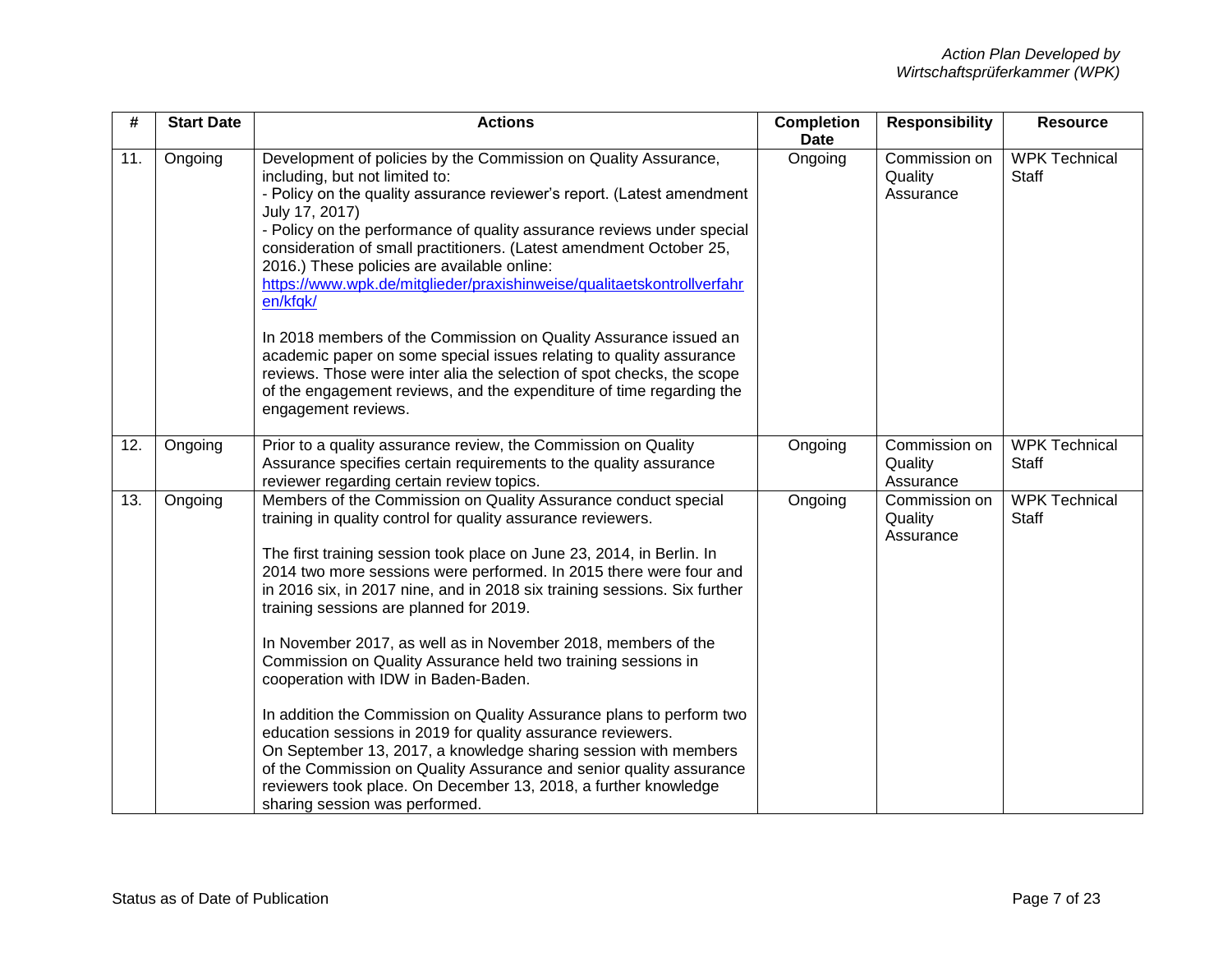|     | <b>Start Date</b>                             | Actions                                                                                                                                | Completion<br><b>Date</b> | <b>Responsibility</b>         | <b>Resource</b>        |  |  |
|-----|-----------------------------------------------|----------------------------------------------------------------------------------------------------------------------------------------|---------------------------|-------------------------------|------------------------|--|--|
|     | <b>Review of WPK's Compliance Information</b> |                                                                                                                                        |                           |                               |                        |  |  |
| 14. | Ongoing                                       | This Action Plan will be reviewed periodically and updated as<br>necessary by the staff responsible for the relevant area of activity. | Ongoing                   | <b>WPK Executive</b><br>Board | WPK Technical<br>Staff |  |  |

# **Main Requirements of SMO 1**

| <b>Requirements</b>                                                                                                                                                                                 |                                                                                                                                                                   | <b>WPK</b>    | <b>AOB</b> | <b>Comments</b>                                                                                                                                                                                                                  |
|-----------------------------------------------------------------------------------------------------------------------------------------------------------------------------------------------------|-------------------------------------------------------------------------------------------------------------------------------------------------------------------|---------------|------------|----------------------------------------------------------------------------------------------------------------------------------------------------------------------------------------------------------------------------------|
| 1.                                                                                                                                                                                                  | Scope of the system<br>At a minimum, mandatory QA reviews are required<br>for all audits of financial statements.                                                 |               |            | WPK: Pursuant to the EU audit reform, only statutory<br>audits that result from EU regulations require mandatory<br>QA.                                                                                                          |
|                                                                                                                                                                                                     |                                                                                                                                                                   | Partially (P) | P          | AOB: The AOB only carries out QA reviews for audits of<br>PIE <sub>s</sub>                                                                                                                                                       |
| <b>Quality Control Standards and Other Quality Control</b><br>Guidance<br>Firms are required to implement a system of<br>2.<br>quality control in accordance with the quality<br>control standards. |                                                                                                                                                                   | Υ             | Υ          | German quality control standards at a high level are set<br>forth by law (WPO) and regulated further by the<br>professional charter of the WPK. The IDW gives further<br>guidance in its Standard on Quality Control (IDW QS 1). |
| 3.                                                                                                                                                                                                  | Most up to date versions of ISQC 1 and other<br>relevant ISAs are adopted as the quality control<br>standards.                                                    | Υ             | Υ          | The professional charter of the WPK covers all main<br>requirements of ISQC 1 and is supplemented by IDW<br>QS 1.                                                                                                                |
| 4.                                                                                                                                                                                                  | Member Body assists firms in understanding the<br>objectives of quality control and in implementing<br>and maintaining appropriate systems of quality<br>control. | Υ             |            | Members of the Commission on Quality Assurance and<br>WPK staff provide continuing professional development<br>on a regular basis. IDW provides continuing professional<br>development on IDW QS 1.                              |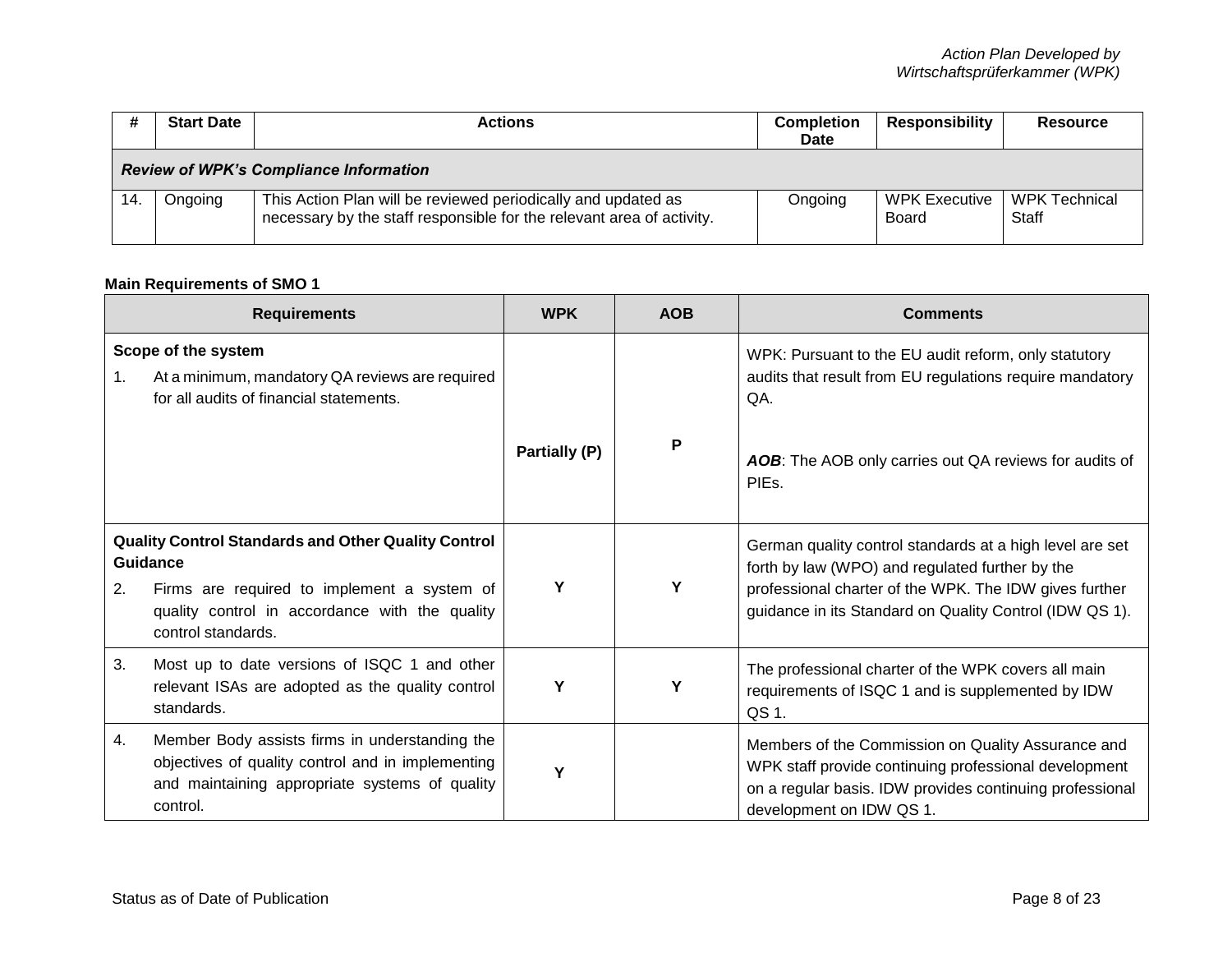|    | <b>Requirements</b>                                                                                                                                                            | <b>WPK</b> | <b>AOB</b> | <b>Comments</b>                                                                                                                                                                                                                                                                                                                                                                                                                                                                                                                                                              |
|----|--------------------------------------------------------------------------------------------------------------------------------------------------------------------------------|------------|------------|------------------------------------------------------------------------------------------------------------------------------------------------------------------------------------------------------------------------------------------------------------------------------------------------------------------------------------------------------------------------------------------------------------------------------------------------------------------------------------------------------------------------------------------------------------------------------|
| 5. | <b>Review cycle</b><br>A cycle-based, risk-based, or a mixed approach<br>for selecting firms for QA review is used.                                                            | Y          | Y          | WPK: Mixed Approach: Every auditor of statutory<br>financial statements is obliged to participate in the quality<br>assurance system at least once every six years. The<br>precise date, when the quality assurance review has to be<br>performed at the latest, is based on a risk assessment by<br>the Commission on Quality Assurance.<br>AOB: The frequency of inspections is in accordance with<br>Article 26 (2) subparagraph 2 (a) and (b) of the<br>Regulation (EU) No. 537/2014. According to the AOB's<br>Rules of Procedure ("Verfahrensordnung"), the cycle will |
|    |                                                                                                                                                                                |            |            | be determined by the number of audit engagements.<br>Audit firms who perform a certain number of audits<br>(currently more than 25 PIE) will be subject to annual<br>inspections. Those audit firms with fewer audit<br>engagements are subject to inspections every three<br>years or six years. However, inspections can take place<br>on an ad-hoc basis if deemed necessary.                                                                                                                                                                                             |
| 6. | For cycle-based approach, quality control reviews<br>are required to take place at least every six years<br>(and every three years for audits of public interest<br>entities). |            |            | WPK: As mentioned above, every auditor of statutory<br>financial statements is obliged to participate in the quality<br>assurance system at least once every six years.                                                                                                                                                                                                                                                                                                                                                                                                      |
|    |                                                                                                                                                                                | Y          | P          | AOB: Regulation (EU) No. 537/2014 prescribes a three<br>year cycle only for pies that are neither small nor medium<br>sized entities, whereas those are subject to at least a six<br>year cycle.                                                                                                                                                                                                                                                                                                                                                                             |
|    | <b>QA Review Team</b>                                                                                                                                                          | Y          |            | WPK: https://www.wpk.de/service-<br>center/qualitaetskontrolle/unabhaengigkeitsbestaetigung/                                                                                                                                                                                                                                                                                                                                                                                                                                                                                 |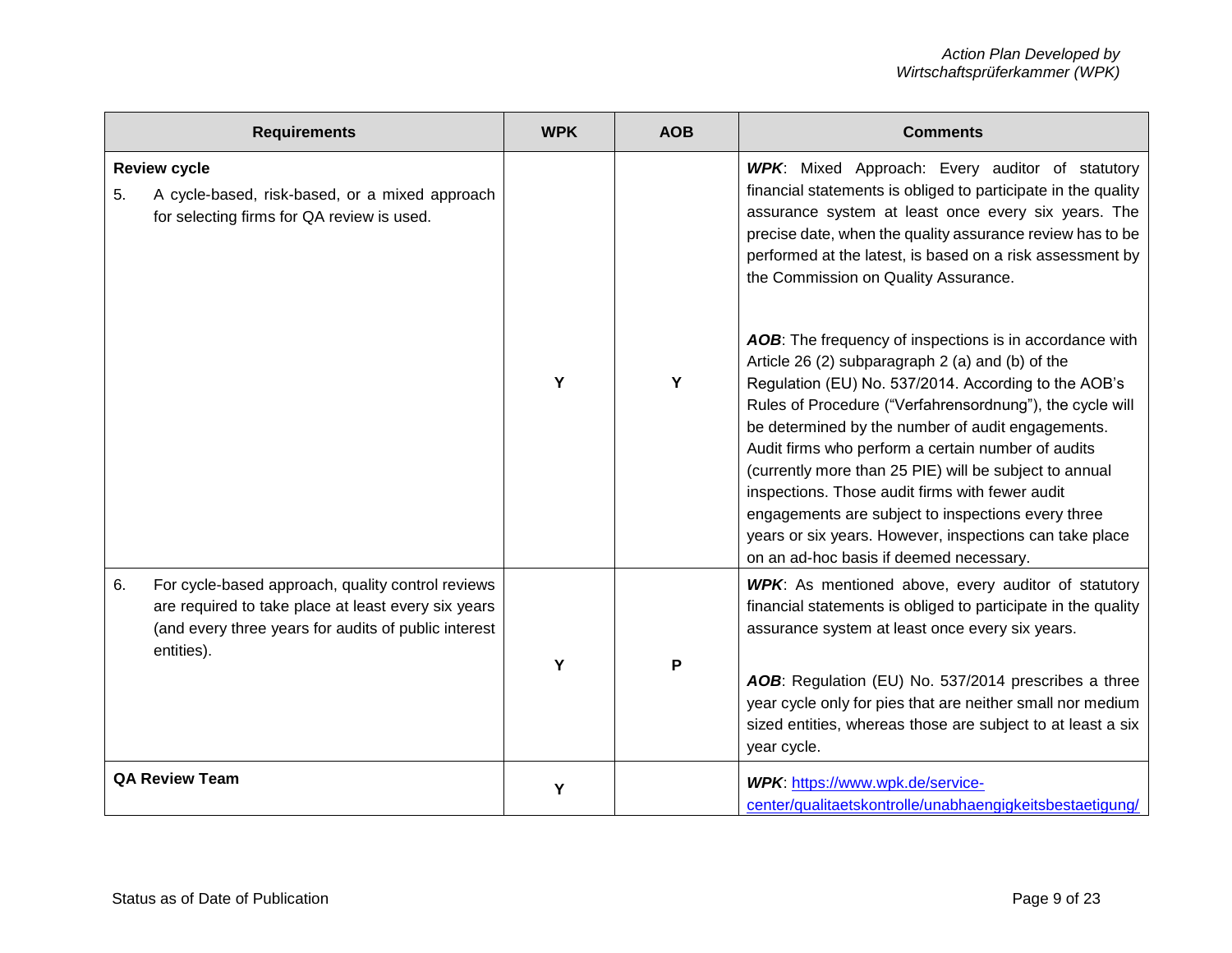|                                            | <b>Requirements</b>                                                                                                   | <b>WPK</b> | <b>AOB</b> | <b>Comments</b>                                                                                                                                                                                          |
|--------------------------------------------|-----------------------------------------------------------------------------------------------------------------------|------------|------------|----------------------------------------------------------------------------------------------------------------------------------------------------------------------------------------------------------|
| 7.                                         | Independence of the QA Team is assessed and<br>documented.                                                            |            |            | AOB: We do not have any precise information.                                                                                                                                                             |
| 8.                                         | QA Team possesses appropriate levels of<br>expertise.                                                                 | Y          | Υ          | <b>WPK:</b> Quality assurance reviewers must be public<br>auditors for at least three years and must be active in the<br>area of statutory audits. QA team members have to have<br>comparable expertise. |
|                                            |                                                                                                                       |            |            | AOB: Is responsible for teams with collectively<br>appropriate experience. QA team members usually are<br>experienced public auditors.                                                                   |
| 9.                                         | <b>Reporting</b><br>Documentation of evidence supporting the quality                                                  |            |            | <b>WPK:</b> Common professional standards regarding<br>documentation are applicable. See also IDW PS 140.                                                                                                |
|                                            | control review report is required.                                                                                    | Y<br>Y     |            | AOB: Due to administrative law and professional<br>standards, we assume that the AOB documentation<br>meets all requirements.                                                                            |
| 10.                                        | A written report is issued upon conclusion of the<br>QA review and provided to the firm/partner<br>reviewed.          | Y          | Y          | WPK: § 57a Para. 5 WPO, Policy on the quality<br>assurance reviewer's report by the Commission on<br>Quality Assurance. (Latest amendment July 17, 2017).                                                |
|                                            |                                                                                                                       |            |            | AOB: AOB QA teams have to apply the same rules to<br>their reporting (§ 62b Para. 3 WPO)                                                                                                                 |
| <b>Corrective and disciplinary actions</b> |                                                                                                                       |            |            | <b>WPK:</b> $\S$ 57e Para. 2 WPO                                                                                                                                                                         |
| 11.                                        | Reviewed firms/partners are required to make<br>timely adjustments to meet recommendations<br>from the review report. | Y          | Y          | AOB: § 66 Para. 6 WPO                                                                                                                                                                                    |
| 12.                                        | QA review system is linked to the Investigation<br>and Discipline system.                                             | Y          | Υ          | <b>WPK:</b> $\S$ 57e Para. 5 WPO<br>AOB: Regulation (EU) No 537/2014                                                                                                                                     |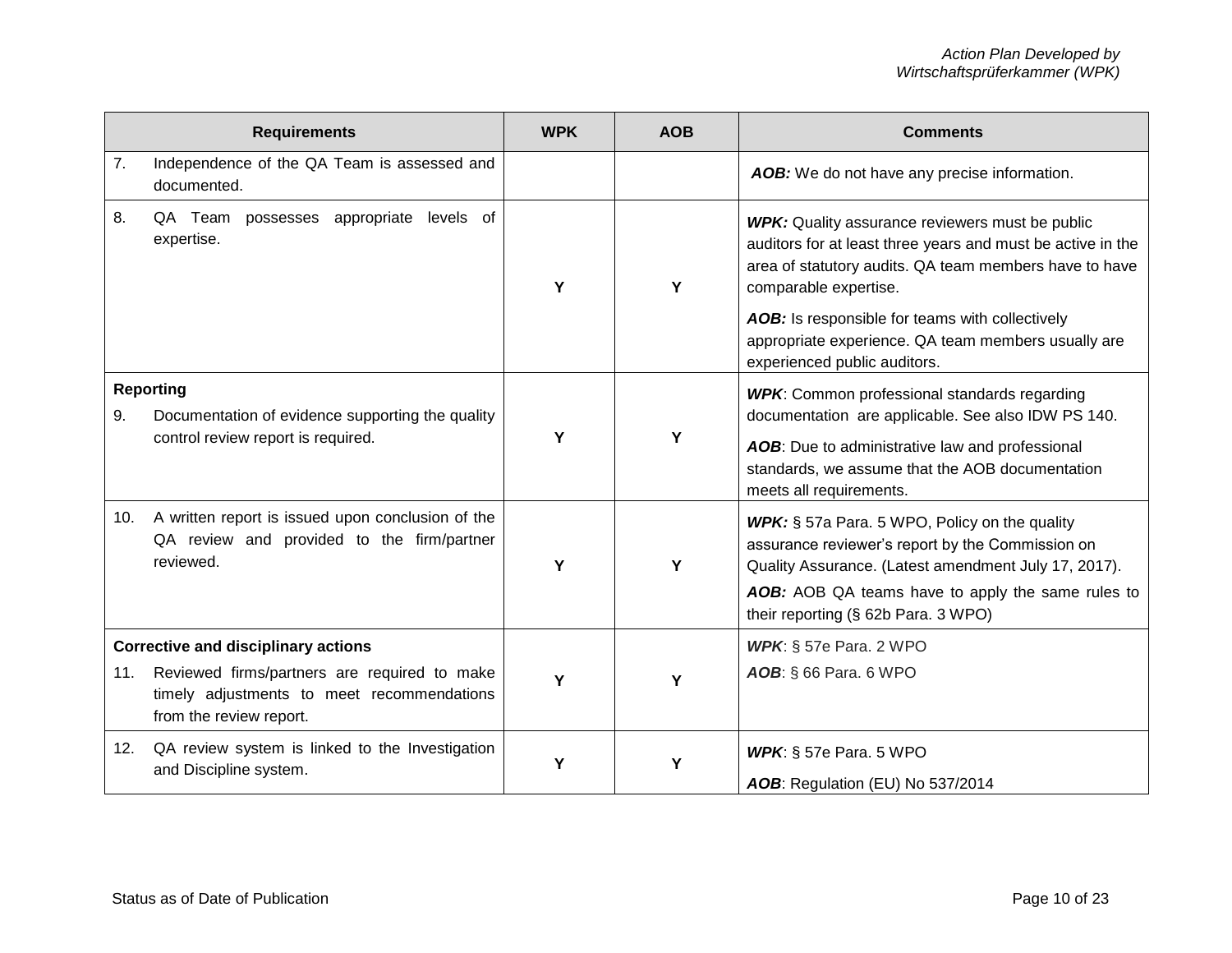| <b>Requirements</b>                                                                                                                                                                                              | <b>WPK</b> | <b>AOB</b> | <b>Comments</b>                                                                                                                                                                                                                                                                                                                                                                     |
|------------------------------------------------------------------------------------------------------------------------------------------------------------------------------------------------------------------|------------|------------|-------------------------------------------------------------------------------------------------------------------------------------------------------------------------------------------------------------------------------------------------------------------------------------------------------------------------------------------------------------------------------------|
| <b>Consideration of Public Oversight</b><br>The body responsible for QA reviews cooperates<br>13.<br>with its oversight body and shares information on<br>the functioning of the QA review system, as<br>needed. |            |            | WPK cooperates with the AOB very well. The AOB<br>participates in all meetings of the Commission on Quality<br>Assurance and its committees; it can participate in quality<br>assurance reviews (basically closing meetings), and gets<br>all relevant information from the Commission on Quality<br>Assurance (e.g. agenda papers, list of upcoming quality<br>assurance reviews). |
| Regular review of implementation and effectiveness<br>Regular reviews of<br>implementation<br>14.<br>and<br>effectiveness of the system are performed.                                                           | Υ          |            | AOB performs reviews of the WPK quality assurance<br>system on a regular basis and reports annually on the<br>WPK quality assurance system, whether it operates in an<br>appropriate, adequate and commensurate manner.                                                                                                                                                             |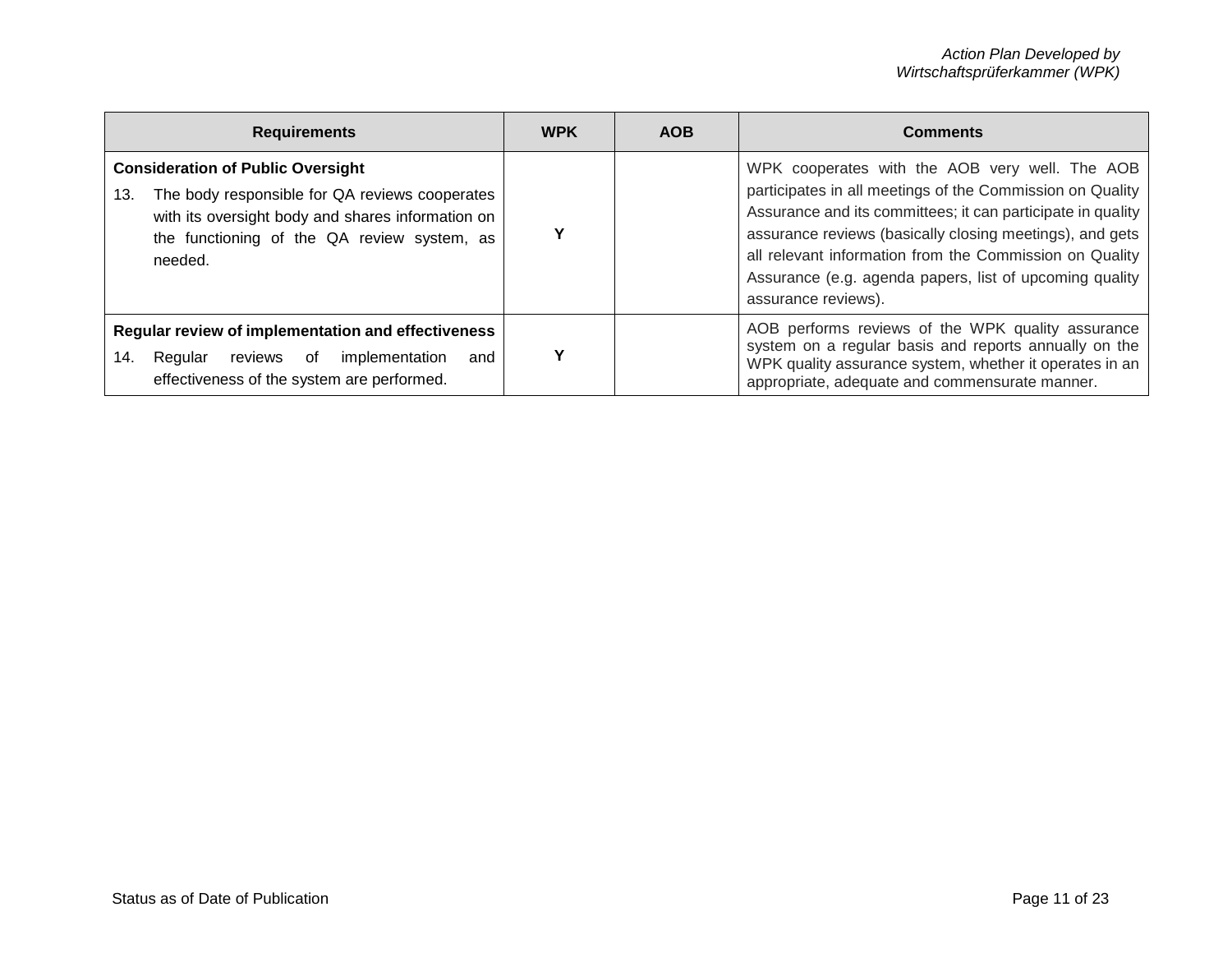## **Action Plan Subject:** SMO 4 – IESBA Code of Ethics **Action Plan Objective:** Ensure ongoing alignment of ethics standards in Germany with IESBA Code of Ethics

| <br><b>TT</b> | Star<br><b>Date</b> | ctions | ∴om<br>- - - - -<br>pletion<br>Date | .<br>`sıbılıtv<br>-20-<br>sno | source |
|---------------|---------------------|--------|-------------------------------------|-------------------------------|--------|
|---------------|---------------------|--------|-------------------------------------|-------------------------------|--------|

#### *Background*

Ethical requirements for the German profession are set first and foremost by the national legislator in the German Commercial Code (HGB - Handelsgesetzbuch) and in the Public Accountant Act (WPO - Wirtschaftsprüferordnung). Both laws form the legal basis on which the WPK is legally authorized to develop ethical requirements in more detail in the form of by-laws for the profession (WPK's Professional Charter).

On June 16, 2016, the amended EU Audit Directive came into force, leading to multifold adjustments and modifications to the German Commercial Code and the Public Accountant Act (and thus consequently to the by-laws of the WPK). Furthermore the EU Audit Regulation came into force on the same date and contains - inter alia – (ethical) requirements that directly apply to all European Public Interest Entities (PIEs) and their statutory auditors.

The WPK conducts on a regular basis thorough comparisons between the IESBA Code of Ethics and the German professional requirements in the German Commercial Code, Public Accountant Act and WPK by-laws – including consideration of the EU Audit Reform – in order to identify any differences between the Code and German ethical requirements. Identified differences are addressed either by incorporating them into the WPK bylaws, as far as WPK is authorized to do this, or they are communicated to the German legislator. Furthermore we continually monitor IESBA-releases regarding the IESBA Code of Ethics and assess whether they result in differences to the German professional requirements. Differences are treated in the way as described above.

These WPK activities are supervised by the Auditor Oversight Body (AOB), which is established at the Federal Office for Economic Affairs and Export Control (BAFA) (for further information, please refer to the background notes of SMO 1) - and are subject to the approval of the Federal Ministry of Economic Affairs and Energy.

We have carefully reviewed revised SMO 4. Our organization has concluded that the German professional rules in combination with the EU Audit Regulation reach convergence with the IESBA Code of Ethics 2014 requirements. The WPK is currently in the process of reviewing the 2018 version of the IESBA Code to identify any differences to be addressed.

#### *Application of the Code of Ethics Standards*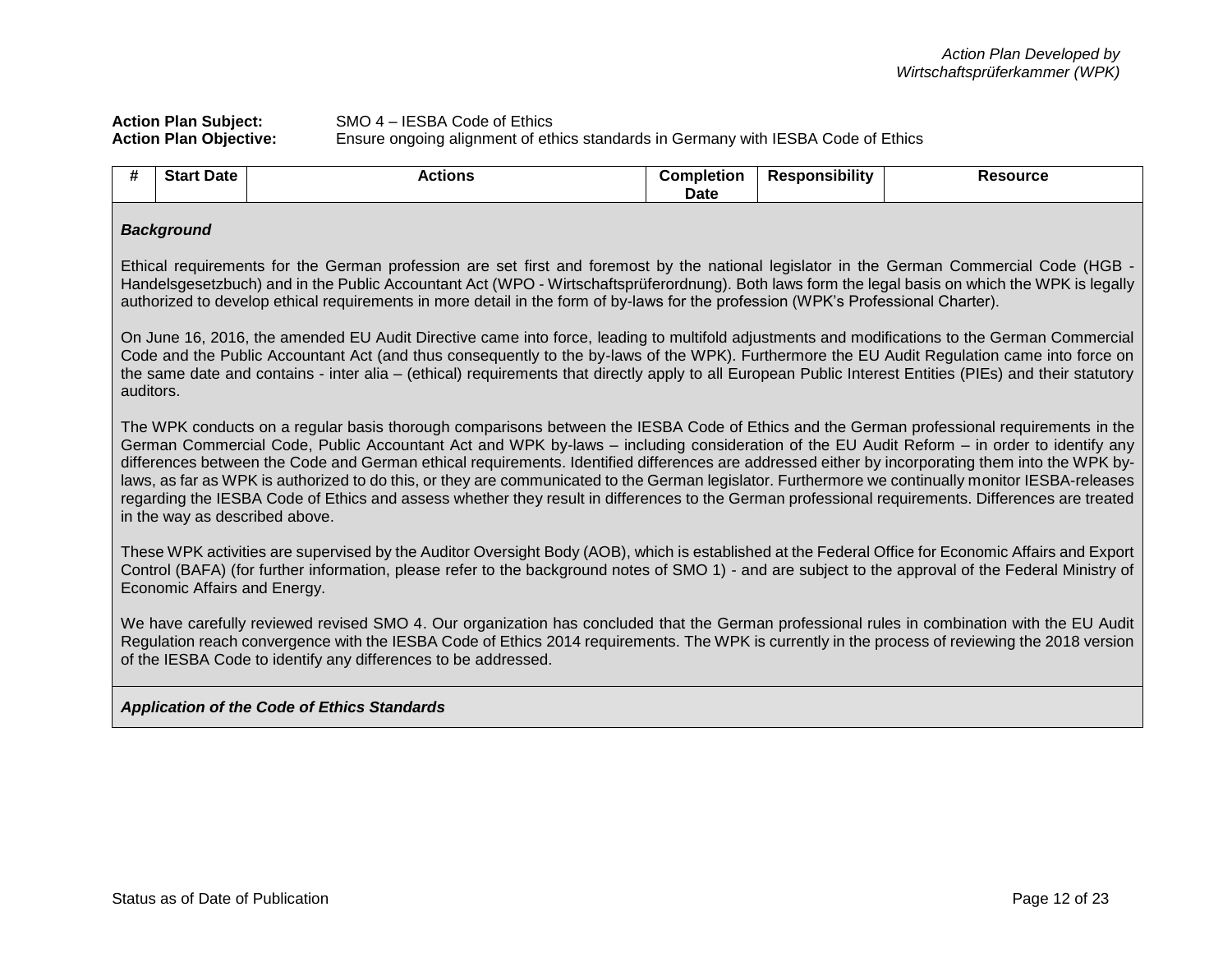| #   | <b>Start Date</b> | <b>Actions</b>                                                                                                                                                                                                                                                                                                                                                                                                                                                                                                       | <b>Completion</b><br><b>Date</b> | <b>Responsibility</b>                                                                            | <b>Resource</b>                                                                                                                                      |
|-----|-------------------|----------------------------------------------------------------------------------------------------------------------------------------------------------------------------------------------------------------------------------------------------------------------------------------------------------------------------------------------------------------------------------------------------------------------------------------------------------------------------------------------------------------------|----------------------------------|--------------------------------------------------------------------------------------------------|------------------------------------------------------------------------------------------------------------------------------------------------------|
| 15. | 2010              | Review of the IESBA Code of Ethics 2009 - in<br>consideration of IESBA's "Clarity Project" reformatting<br>the Code of Ethics - against the background of a<br>possible need of adapting WPK's Professional Charter<br>or other relevant laws and provisions accordingly has<br>been completed. Majority of CoE-provisions are<br>covered by national rules. Remaining minor differences<br>were addressed (see below Nos 16 and 17).                                                                                | Completed<br>Summer<br>2013      | <b>WPK Advisory</b><br>Board                                                                     | <b>WPK Executive Board together</b><br>with a WPK Committee<br>(Professional Law) and WPK<br><b>Technical Staff (Department</b><br>Professional Law) |
| 16. | 2010              | Full convergence of WPK's by-law with the CoE<br>accomplished in a draft of a revised professional<br>charter with minor adjustments. This draft was subject<br>to the approval of WPK Advisory Board, which did not<br>occur since WPK Advisory Board wanted to take the<br>effects of the EU audit reform into consideration. This<br>draft became obsolete in the meantime due to the EU<br>audit reform (see below No 18).                                                                                       | 2014                             | <b>WPK Advisory</b><br>Board                                                                     | <b>WPK Executive Board together</b><br>with a WPK Committee<br>(Professional Law) and WPK<br><b>Technical Staff (Department</b><br>Professional Law) |
| 17. | 2010              | Remaining need to slightly adjust the Commercial<br>Code and the Public Accountant Act as identified and<br>explained to the Federal Ministries of Economics and<br>Energy and Justice and Consumer Protection, which<br>are responsible for these federal laws; response was<br>pending, since the Ministries also intended to take the<br>effects of the EU audit reform into consideration. The<br>response of the Ministries became obsolete in the<br>meantime due to the EU audit reform (see below No<br>18). | September<br>2013                | Federal<br>Ministries of<br>Economics and<br>Energy and<br>Justice and<br>Consumer<br>Protection |                                                                                                                                                      |
| 18. | 2014              | Implementation of the EU Audit Reform into German<br>law (Commercial Code, Public Accountant Act and<br>WPK Professional Charter).<br>Some of the previously existing minor differences<br>between German law and the IESBA Code of Ethics<br>are thereby eliminated. As a result German<br>professional rules in combination with the EU Audit                                                                                                                                                                      | Winter 2016                      | Federal<br>Ministries of<br>Economic<br>Affairs and<br>Energy and<br>Justice and                 | <b>WPK Executive Board together</b><br>with a WPK Committee<br>(Professional Law) and WPK<br><b>Technical Staff</b>                                  |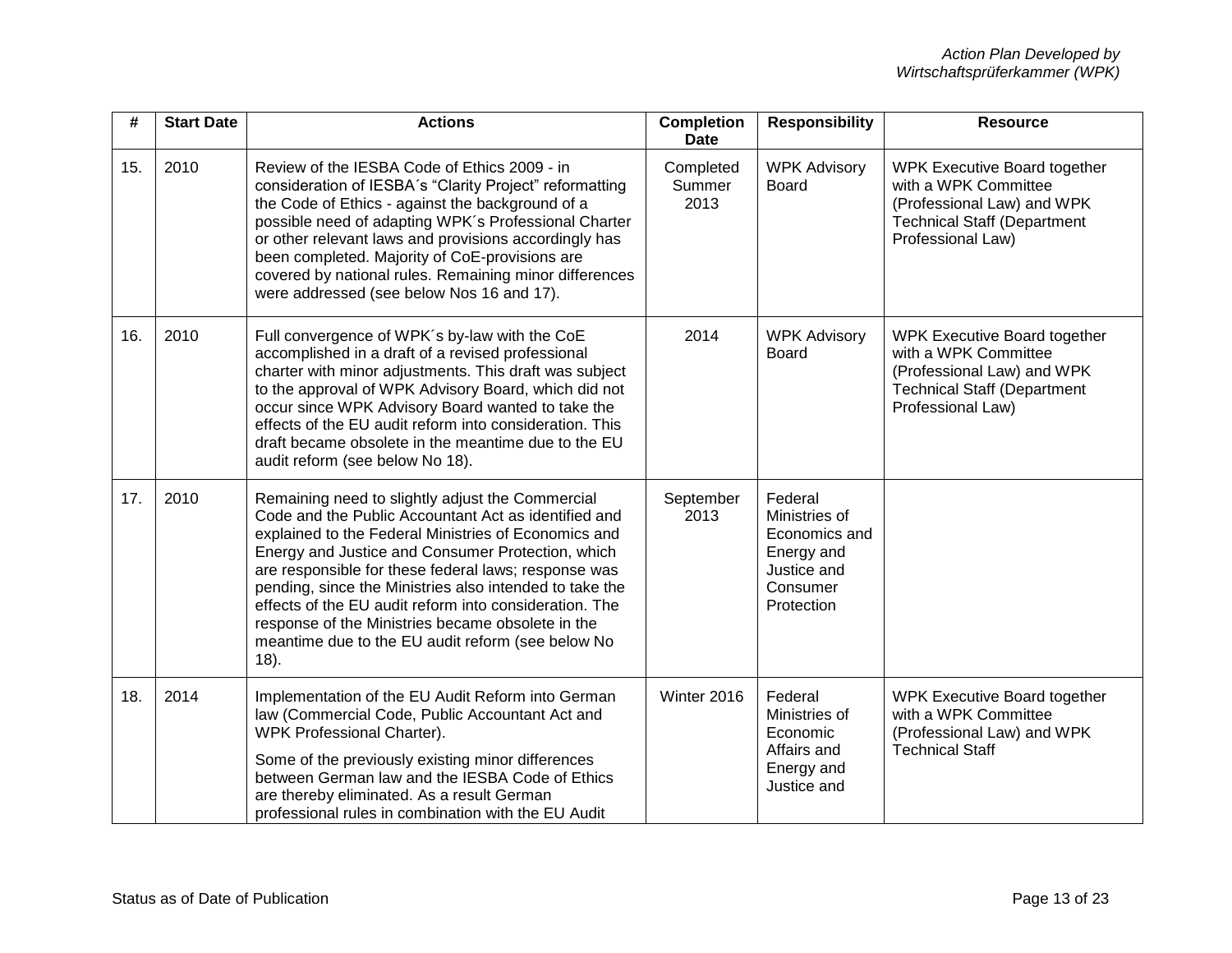| #   | <b>Start Date</b>                                                                       | <b>Actions</b>                                                                                                                                                                                                                                                                                                                                                                                              | <b>Completion</b><br>Date | <b>Responsibility</b>                                                                    | <b>Resource</b>                                                                                                                                               |  |
|-----|-----------------------------------------------------------------------------------------|-------------------------------------------------------------------------------------------------------------------------------------------------------------------------------------------------------------------------------------------------------------------------------------------------------------------------------------------------------------------------------------------------------------|---------------------------|------------------------------------------------------------------------------------------|---------------------------------------------------------------------------------------------------------------------------------------------------------------|--|
|     |                                                                                         | Regulation reach convergence with the IESBA Code of<br>Ethics 2014 requirements.                                                                                                                                                                                                                                                                                                                            |                           | Consumer<br>Protection.                                                                  |                                                                                                                                                               |  |
|     |                                                                                         |                                                                                                                                                                                                                                                                                                                                                                                                             |                           | <b>WPK Advisory</b><br><b>Board</b>                                                      |                                                                                                                                                               |  |
| 19. | 2016/2018                                                                               | Beginning of a review of the IESBA Code of Ethics<br>2016 and due to the restructure project review of the<br>2018 version against the background of a possible<br>need of adapting WPK's Professional Charter or other<br>relevant laws and provisions accordingly.                                                                                                                                        | Expected<br>2019          | <b>WPK Advisory</b><br>Board                                                             | <b>WPK Executive Committee</b><br>together with a WPK Committee<br>(Professional Law) and WPK<br><b>Technical Staff (Department</b><br>Professional Law)      |  |
|     | Maintaining ongoing processes (Member notification, Education and Promotion Activities) |                                                                                                                                                                                                                                                                                                                                                                                                             |                           |                                                                                          |                                                                                                                                                               |  |
| 20. | Ongoing                                                                                 | Publication of a legal commentary (approx. 1400<br>pages) regarding the professional law on public<br>auditors in Germany with the main focus on<br>professional duties and ethics standards.<br>The first edition was published in July 2008, the second<br>edition in September 2013. The third edition was<br>published in November 2018 and, inter alia, extensively<br>deals with the EU audit reform. | Ongoing                   | Two former<br>presidents of<br>WPK, current<br>president and<br>vice president<br>of WPK | <b>Essentially WPK Technical Staff</b><br>(interdepartmental) and an<br>honorable judge of the Higher<br><b>Regional Court Berlin (Disciplinary</b><br>Court) |  |
| 21. | Ongoing                                                                                 | Encouraging the awareness and the application of the<br>IESBA Code of Ethics by publishing elaborate<br>annotations on terms and concepts of the IESBA Code<br>in WPK's Professional Charter.                                                                                                                                                                                                               | Ongoing                   | <b>WPK Executive</b><br><b>Board</b>                                                     | <b>WPK Executive Board together</b><br>with a WPK Committee<br>(Professional Law) and WPK<br><b>Technical Staff (Department</b><br>Professional Law)          |  |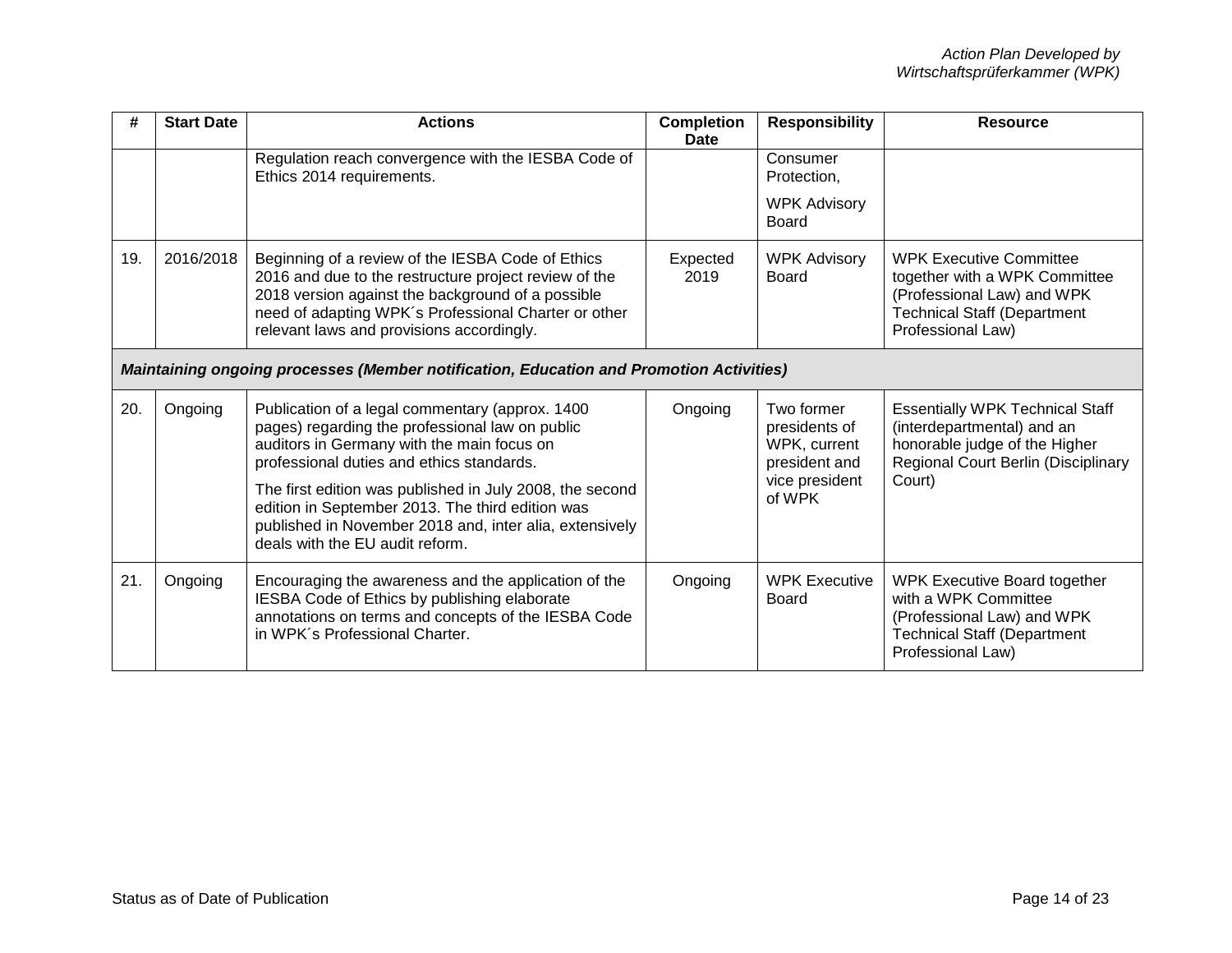| #   | <b>Start Date</b> | <b>Actions</b>                                                                                                                                                                                                                                                                                                                                                                                                                                                                                                                                                                                                                 | <b>Completion</b><br><b>Date</b> | <b>Responsibility</b>                              | <b>Resource</b>                                              |
|-----|-------------------|--------------------------------------------------------------------------------------------------------------------------------------------------------------------------------------------------------------------------------------------------------------------------------------------------------------------------------------------------------------------------------------------------------------------------------------------------------------------------------------------------------------------------------------------------------------------------------------------------------------------------------|----------------------------------|----------------------------------------------------|--------------------------------------------------------------|
| 22. | Ongoing           | IESBA Committee pronouncements and revisions to<br>the IESBA Code are communicated to WPK's<br>members on a timely basis. In addition, produced case<br>study and explanatory material regarding specific<br>issues of ethical and professional conduct and<br>corresponding publication in WPK's quarterly member<br>journal. Report important matters in news flash on<br>WPK's Website, so as to inform members as to the<br>main issues raised.                                                                                                                                                                            | Ongoing                          | <b>WPK</b><br>Committee<br>(Professional<br>Law)   | <b>WPK Technical Staff (Department</b><br>Professional Law)  |
| 23. | Ongoing           | Technical Support for WPK's members by responding<br>to their oral and written inquiries on technical matters in<br>relation to ethics (including a telephone service).                                                                                                                                                                                                                                                                                                                                                                                                                                                        | Ongoing                          | WPK Head of<br>Department<br>(Professional<br>Law) | <b>WPK Technical Staff (Department</b><br>Professional Law)  |
| 24. | Ongoing           | The WPK is an active participant in the IESBA's<br>meetings and the standard-setting processes, having<br>jointly with the IDW successfully nominated an IESBA<br>member and having its Senior Manager in its<br>Professional Law/Accounting/Auditing Division serve as<br>Technical Advisor. The WPK responds to IESBA's<br>Exposure Drafts by issuing comment letters and also<br>participates in the National standard setters (NSS)<br>meetings of IESBA. In this context, agenda papers are<br>reviewed and significant issues identified in order to<br>present them for discussion both on IFAC- and national<br>level. | Ongoing                          | WPK Head of<br>Department<br>(Professional<br>Law) | <b>WPK Technical Staff</b><br>(Department Professional Law)  |
| 25. | Ongoing           | Engage in a continual dialogue with the Legislator and<br>several Ministries, particularly Federal Ministry of<br>Economic Affairs and Energy and Ministry of Justice<br>and Consumer Protection, to spread the spirit of the<br>Code of Ethics and contribute to the legislative<br>processes using the special expertise of the profession.<br>In addition, participation in several other working<br>groups to ensure that the ethic pronouncements of<br>IFAC are taken into consideration.                                                                                                                                | Ongoing                          | <b>WPK Executive</b><br><b>Board</b>               | <b>WPK Executive Directors and</b><br><b>Technical Staff</b> |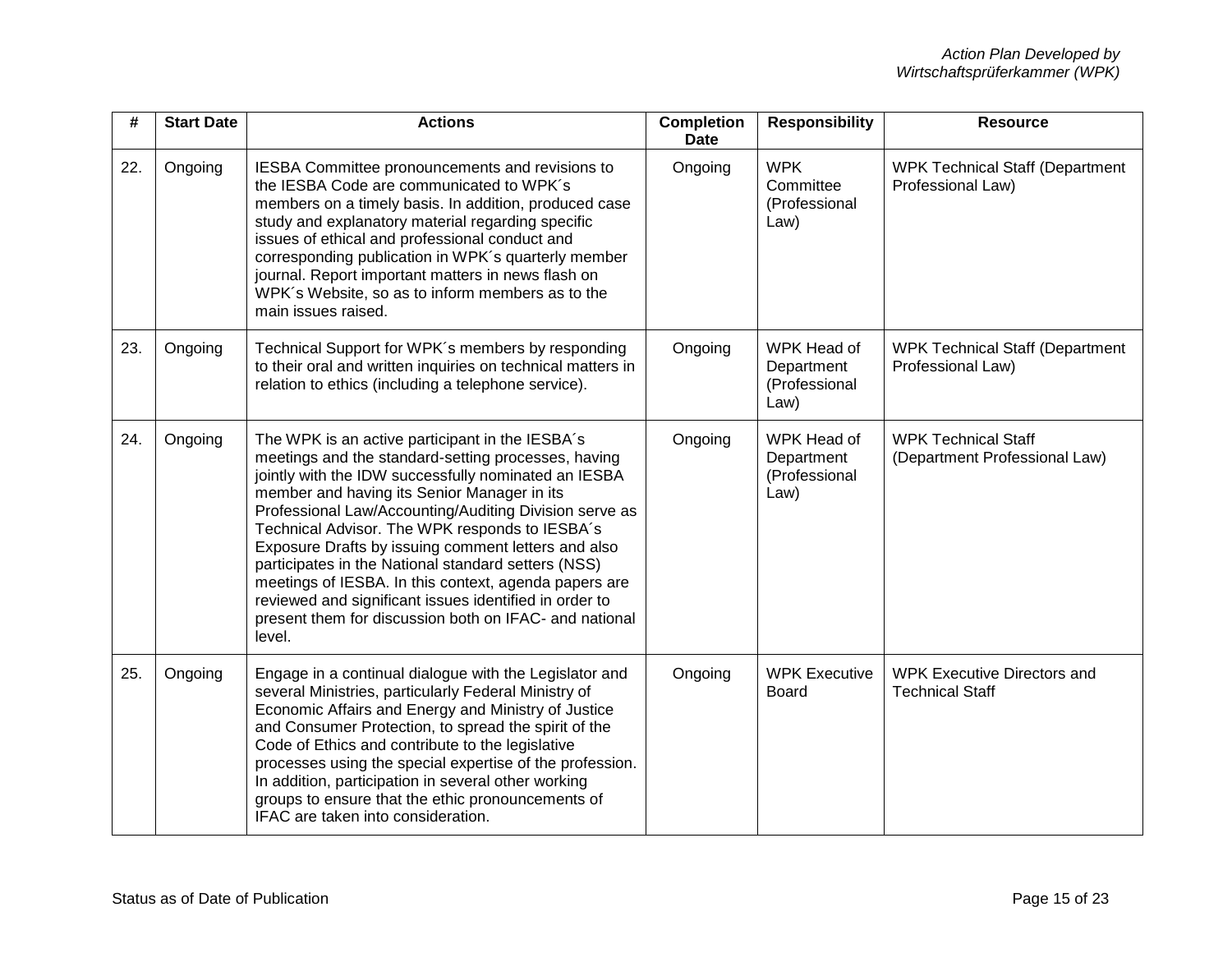| #   | <b>Start Date</b> | <b>Actions</b>                                                                                                                                                                                                                                                                                                                                                                                                                                             | <b>Completion</b><br><b>Date</b> | <b>Responsibility</b>                                                        | <b>Resource</b>                                                                                                                  |
|-----|-------------------|------------------------------------------------------------------------------------------------------------------------------------------------------------------------------------------------------------------------------------------------------------------------------------------------------------------------------------------------------------------------------------------------------------------------------------------------------------|----------------------------------|------------------------------------------------------------------------------|----------------------------------------------------------------------------------------------------------------------------------|
| 26. | Ongoing           | Annual fixed dates on which regular meetings and<br>presentations of important issues regarding<br>professional duties and ethics standards are held for<br>WPK members.                                                                                                                                                                                                                                                                                   | Ongoing                          | <b>WPK Executive</b><br><b>Board</b>                                         | <b>WPK Executive Board and</b><br><b>Executive Directors</b>                                                                     |
| 27. | 2013              | Roundtable and Jour Fixe held by WPK with former<br>IESBA Chair Jörgen Holmquist and Jim Sylph (IFAC) in<br>Berlin pertaining to the implementation of the CoE, the<br>recent projects of IESBA and ethical developments,<br>with the participation of representatives of the former<br>Federal Ministries of Economics and Technology and<br>Justice, the former Auditor Oversight Commission,<br>professional associations and the profession.           | Completed                        | <b>WPK Executive</b><br><b>Board</b>                                         | <b>WPK Executive Board and WPK</b><br><b>Committee Professional Law</b>                                                          |
| 28. | 2015              | German translation of the 2014 version of the IESBA<br>Code accomplished. Translation is available on WPK's<br>homepage free of charge<br>(https://www.wpk.de/fileadmin/documents/WPK/Rechts<br>vorschriften/IFAC_Verhaltenskodex_Berufsangehoerig<br>e.pdf). WPK's members and the public were informed<br>accordingly.                                                                                                                                   | Completed                        | <b>WPK Executive</b><br>Board and<br>Principal<br>Translator                 | <b>WPK Committee (Professional</b><br>Law) together with WPK Technical<br><b>Staff (Department Auditing &amp;</b><br>Accounting) |
| 29. | 2019              | German translation of the 2018 version of the IESBA<br>Code started.                                                                                                                                                                                                                                                                                                                                                                                       | Expected<br>2019                 | <b>WPK Executive</b><br>Board and<br>Principal<br>Translator                 | <b>WPK Committee (Professional</b><br>Law) together with WPK Technical<br><b>Staff (Department Auditing &amp;</b><br>Accounting) |
| 30. | 2016              | Various articles on the recent IESBA project NOCLAR<br>and its effects on the German profession published<br>(https://www.wpk.de/mitglieder/praxishinweise/code-of-<br>ethics/:<br>https://www.wpk.de/fileadmin/documents/Magazin/WP<br>K Magazin 3-2017.pdf). Communication with IESBA<br>Chair Dr. Stavros Thomadakis regarding his NOCLAR<br>publication in German journals. Written input on the<br>Staff NOCLAR Q&A provided to the IESBA Task Force. | Completed                        | <b>WPK Executive</b><br>Board Member,<br>Head of<br>Accounting &<br>Auditing | <b>WPK Technical Staff (Department</b><br>Auditing & Accounting)                                                                 |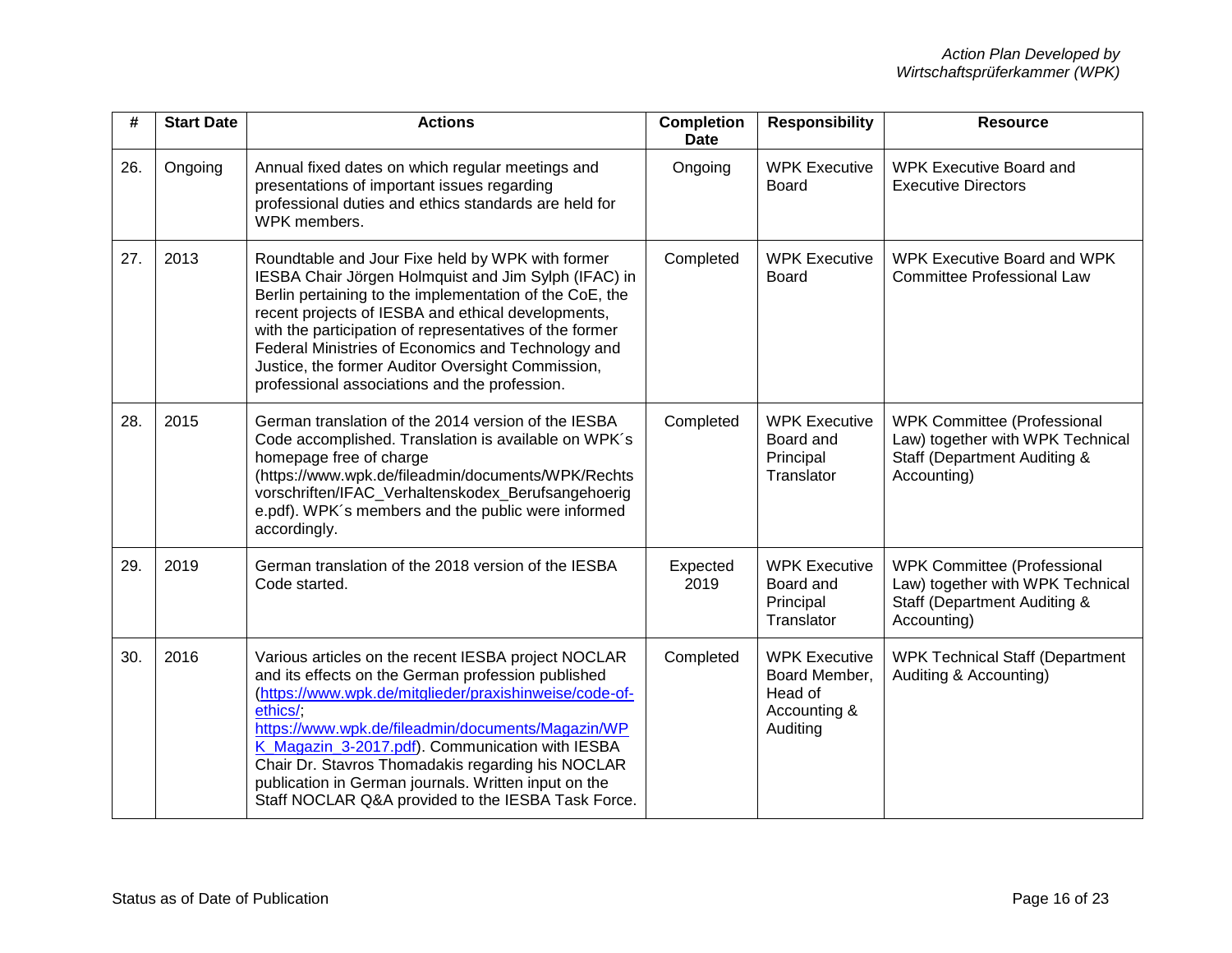|    | <b>Start Date</b>                             | <b>Actions</b>                                                                                                                            | <b>Completion</b><br><b>Date</b> | Responsibility           | Resource                   |  |
|----|-----------------------------------------------|-------------------------------------------------------------------------------------------------------------------------------------------|----------------------------------|--------------------------|----------------------------|--|
|    | <b>Review of WPK's Compliance Information</b> |                                                                                                                                           |                                  |                          |                            |  |
| 31 | Ongoing                                       | This Action Plan will be reviewed periodically and<br>updated as necessary by the staff responsible for the<br>relevant area of activity. | Ongoing                          | WPK Executive  <br>Board | <b>WPK Technical Staff</b> |  |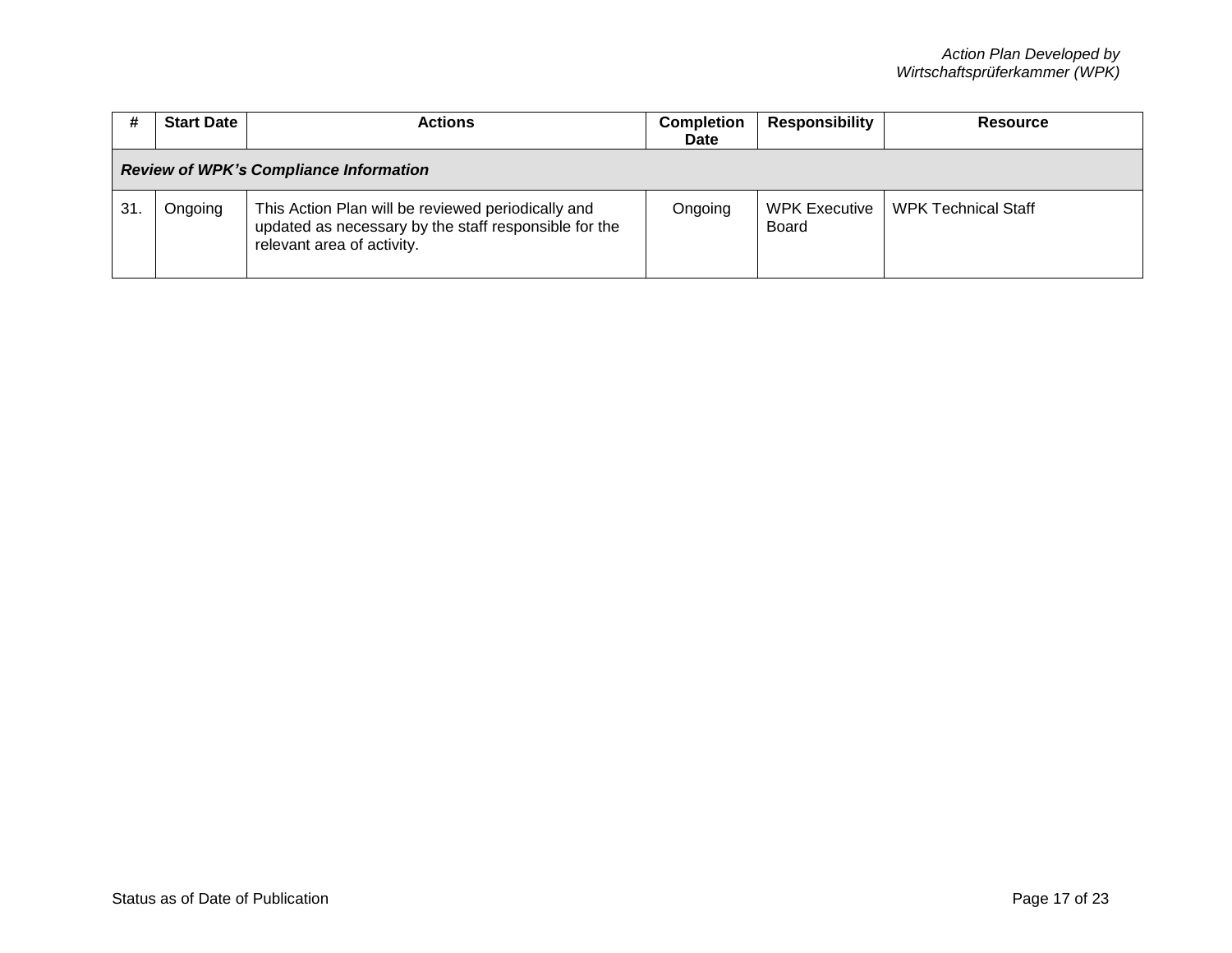# **Action Plan Subject:** SMO 6 - Investigation and Discipline **Action Plan Objective:** Further Development of the Disciplinary Oversight

| #                                                                                                                                                                                                                                                                                                                                                                                                                                                                                                                                                                                                                                                                                                                                                                                                                                                                   | <b>Start Date</b>                                                                                                                                                                                                                                                                                                                                                                                                                                                                                                                                                                   | <b>Actions</b>                                                                                                                                 | <b>Completion</b><br><b>Date</b> | <b>Responsibility</b> | <b>Resource</b> |  |
|---------------------------------------------------------------------------------------------------------------------------------------------------------------------------------------------------------------------------------------------------------------------------------------------------------------------------------------------------------------------------------------------------------------------------------------------------------------------------------------------------------------------------------------------------------------------------------------------------------------------------------------------------------------------------------------------------------------------------------------------------------------------------------------------------------------------------------------------------------------------|-------------------------------------------------------------------------------------------------------------------------------------------------------------------------------------------------------------------------------------------------------------------------------------------------------------------------------------------------------------------------------------------------------------------------------------------------------------------------------------------------------------------------------------------------------------------------------------|------------------------------------------------------------------------------------------------------------------------------------------------|----------------------------------|-----------------------|-----------------|--|
|                                                                                                                                                                                                                                                                                                                                                                                                                                                                                                                                                                                                                                                                                                                                                                                                                                                                     | <b>Background</b>                                                                                                                                                                                                                                                                                                                                                                                                                                                                                                                                                                   |                                                                                                                                                |                                  |                       |                 |  |
|                                                                                                                                                                                                                                                                                                                                                                                                                                                                                                                                                                                                                                                                                                                                                                                                                                                                     | The rules for the investigation processes and discipline of misconduct for public auditors in Germany are set out in the German Public Accountant<br>Act (Wirtschaftsprüferordnung - WPO), which was amended effective June 17, 2016 by the Abschlussprüferaufsichtsreformgesetz (8th Amendment<br>of the WPO) as a result of the Directive 2014/56/EU. Additional rules concerning the oversight of statutory audits of public interest entities (PIEs)<br>according to § 319a para. 1 sentence 1 German Commercial Code (HGB) are included in the Regulation (EU) No 537/2014.    |                                                                                                                                                |                                  |                       |                 |  |
| Wirtschaftsprüferkammer (WPK) is responsible for the disciplinary oversight of auditors and audit firms. WPK is responsible for investigating and<br>disciplining all violations including (potential) severe misconduct (prior to the 8 <sup>th</sup> Amendment of the WPO severe cases were subject to disciplinary<br>jurisdiction by court (District Court of Berlin); the charges were brought to court by the Chief Public Prosecutor after its own investigations).<br>Breaches of professional duties in the course of statutory audits of PIEs according to § 319a para. 1 sentence 1 HGB are within the competence of<br>the Auditor Oversight Body (AOB), which is established at the Federal Office for Economic Affairs and Export Control (BAFA). AOB also exercises<br>the public oversight of WPK and is the authority of ultimate decision making. |                                                                                                                                                                                                                                                                                                                                                                                                                                                                                                                                                                                     |                                                                                                                                                |                                  |                       |                 |  |
|                                                                                                                                                                                                                                                                                                                                                                                                                                                                                                                                                                                                                                                                                                                                                                                                                                                                     | Sanctioning measures that may be imposed by WPK (or AOB) comprise: reprimands, fines up to 500.000 EUROs, temporary prohibition of<br>professional activities or expulsion from the profession. An additional prohibition order may be issued in case of repeated breaches.                                                                                                                                                                                                                                                                                                         |                                                                                                                                                |                                  |                       |                 |  |
|                                                                                                                                                                                                                                                                                                                                                                                                                                                                                                                                                                                                                                                                                                                                                                                                                                                                     | Subsequent to an unsuccessful objection to a sanction a member may appeal for a professional court proceeding. The so-called professional<br>courts (special divisions of criminal courts/Senate at the District Court of Berlin in the First Instance, Superior Court of Justice of Berlin in the<br>Second Instance and the Federal Court of Justice in the Third Instance) are responsible in these cases. The professional courts are assisted by<br>members of the profession who contribute their professional expertise.                                                     |                                                                                                                                                |                                  |                       |                 |  |
|                                                                                                                                                                                                                                                                                                                                                                                                                                                                                                                                                                                                                                                                                                                                                                                                                                                                     |                                                                                                                                                                                                                                                                                                                                                                                                                                                                                                                                                                                     | We carefully reviewed revised SMO 6. Our organization has concluded that it already addresses the requirements of the revised SMO (see below). |                                  |                       |                 |  |
|                                                                                                                                                                                                                                                                                                                                                                                                                                                                                                                                                                                                                                                                                                                                                                                                                                                                     | The same is true with respect to the AOB: The investigation process and discipline of misconduct within the competence of the AOB (see above) is<br>governed by the same rules applicable for the investigation and discipline of the WPK (see § 66a para. 6 and 7 WPO). Only few procedural<br>differences exist, which are due to the different legal structure of the AOB and some minor specifics of the Regulation (EU) No 537/2014. These<br>deviations, however, are of no relevance with respect to the requirements of SMO 6 and, therefore, merit no further explanation. |                                                                                                                                                |                                  |                       |                 |  |
| Maintaining Ongoing Processes (Member notification, Education and Promotion Activities)                                                                                                                                                                                                                                                                                                                                                                                                                                                                                                                                                                                                                                                                                                                                                                             |                                                                                                                                                                                                                                                                                                                                                                                                                                                                                                                                                                                     |                                                                                                                                                |                                  |                       |                 |  |
|                                                                                                                                                                                                                                                                                                                                                                                                                                                                                                                                                                                                                                                                                                                                                                                                                                                                     |                                                                                                                                                                                                                                                                                                                                                                                                                                                                                                                                                                                     |                                                                                                                                                |                                  |                       |                 |  |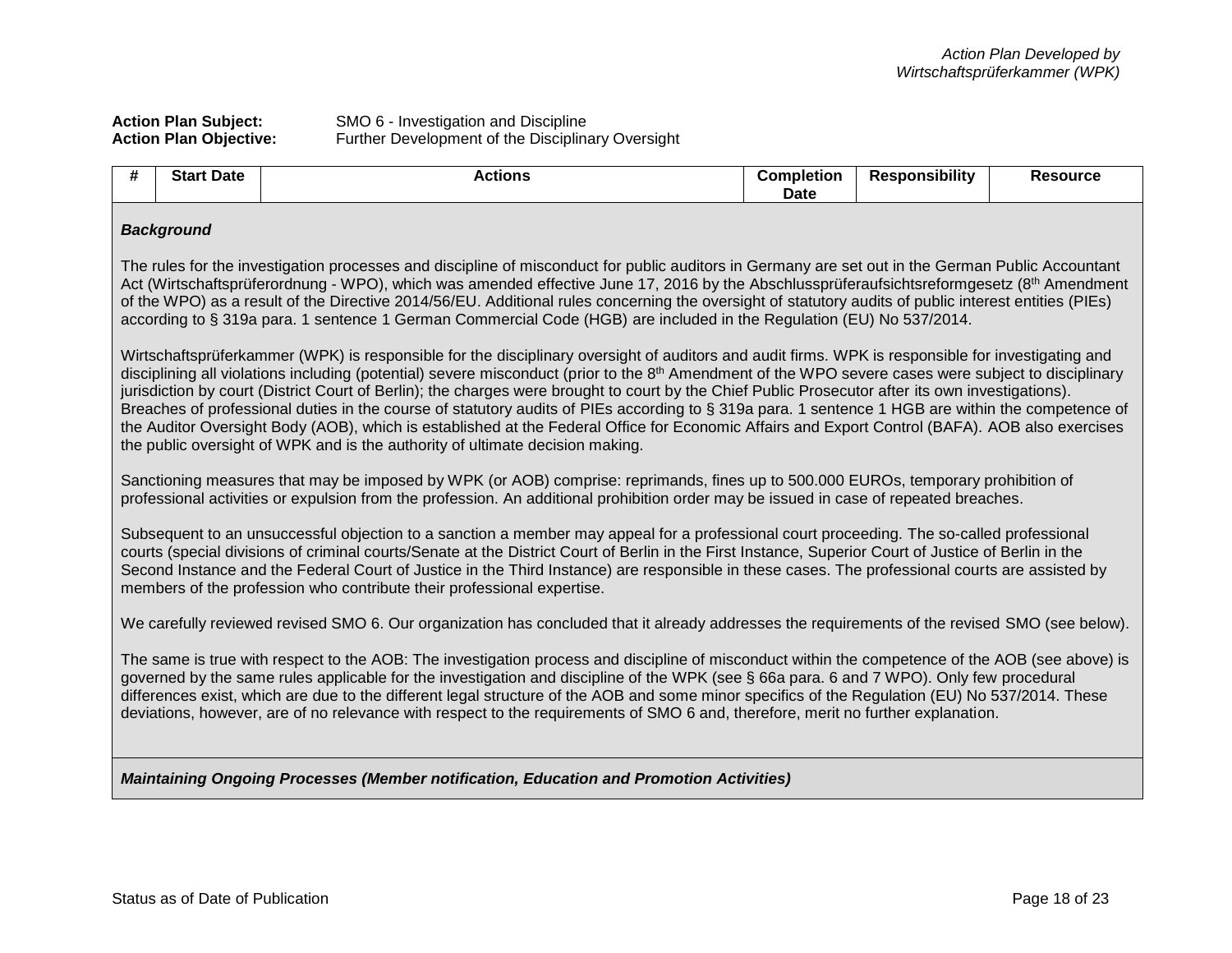| #   | <b>Start Date</b> | <b>Actions</b>                                                                                                                                                                                                                                                                                                                                                                                               | <b>Completion</b><br><b>Date</b> | <b>Responsibility</b>                                                                           | <b>Resource</b>                                                                                                                                                               |
|-----|-------------------|--------------------------------------------------------------------------------------------------------------------------------------------------------------------------------------------------------------------------------------------------------------------------------------------------------------------------------------------------------------------------------------------------------------|----------------------------------|-------------------------------------------------------------------------------------------------|-------------------------------------------------------------------------------------------------------------------------------------------------------------------------------|
| 32. | Ongoing           | Publication of a legal commentary (approx. 1400 pages) regarding<br>the professional law on public auditors in Germany also relating<br>especially to investigations.<br>First edition was published in July 2008, the second edition in<br>September 2013. The third edition was published in November<br>2018 and, inter alia, extensively deals with the EU audit reform                                  | Ongoing                          | Two former<br>presidents of<br>WPK, current<br>president and<br>vice president of<br><b>WPK</b> | <b>Essentially WPK</b><br><b>Technical Staff</b><br>(interdepartmental)<br>and an honorable<br>judge of the<br>Superior Court of<br>Justice of Berlin<br>(Disciplinary Court) |
| 33. | Ongoing           | Periodical publication of decisions in relation to reprimands and<br>legal and professional proceedings and explanatory articles<br>regarding professional duties and investigations in the WPK's<br>member journal.                                                                                                                                                                                         | Ongoing                          | <b>WPK Executive</b><br><b>Board</b>                                                            | <b>WPK Technical</b><br><b>Staff</b>                                                                                                                                          |
| 34. | Ongoing           | Annual report on procedures and sanctions imposed by the<br>AOB/WPK and by the disciplinary court.<br>(https://www.wpk.de/fileadmin/documents/Oeffentlichkeit/Berichte/<br>WPK_Berufsaufsicht_2017.pdf)<br>Moreover, a report on the content and the results of the review of<br>annual and consolidated accounts is published annually (included<br>in above report, see chapter E. "Abschlussdurchsicht"). | Ongoing                          | <b>AOC/WPK</b><br><b>Executive Board</b>                                                        | <b>WPK Technical</b><br><b>Staff</b>                                                                                                                                          |
| 35. | Ongoing           | Annual presentations of important changes in system and main<br>issues regarding disciplinary oversight.                                                                                                                                                                                                                                                                                                     | Ongoing                          | <b>WPK Executive</b><br><b>Board</b>                                                            | <b>WPK Executive</b><br>Board and<br><b>Executive Directors</b>                                                                                                               |
| 36. | Ongoing           | Technical support for WPK's members by responding to their oral<br>and written inquiries on professional duties in relation to<br>investigations (including a telephone hot line).                                                                                                                                                                                                                           | Ongoing                          | WPK Head of<br>Department<br>(Disciplinary<br>Oversight)                                        | <b>WPK Technical</b><br><b>Staff</b>                                                                                                                                          |
| 37. | Ongoing           | Engage in a continual dialogue with the legislator and several<br>ministries, particularly Federal Ministry of Economics and<br>Technology and Ministry of Justice, to contribute to the legislative<br>processes using the special expertise of the profession.                                                                                                                                             | Ongoing                          | <b>WPK</b> Executive<br><b>Board</b>                                                            | <b>WPK Executive</b><br>Directors and<br><b>Technical Staff</b>                                                                                                               |
|     |                   | Review of WPK's Compliance Information                                                                                                                                                                                                                                                                                                                                                                       |                                  |                                                                                                 |                                                                                                                                                                               |
| 38. | Ongoing           | This Action Plan will be reviewed periodically and updated as<br>necessary by the staff responsible for the relevant area of activity.                                                                                                                                                                                                                                                                       | Ongoing                          | <b>WPK Executive</b><br><b>Board</b>                                                            | <b>WPK Technical</b><br><b>Staff</b>                                                                                                                                          |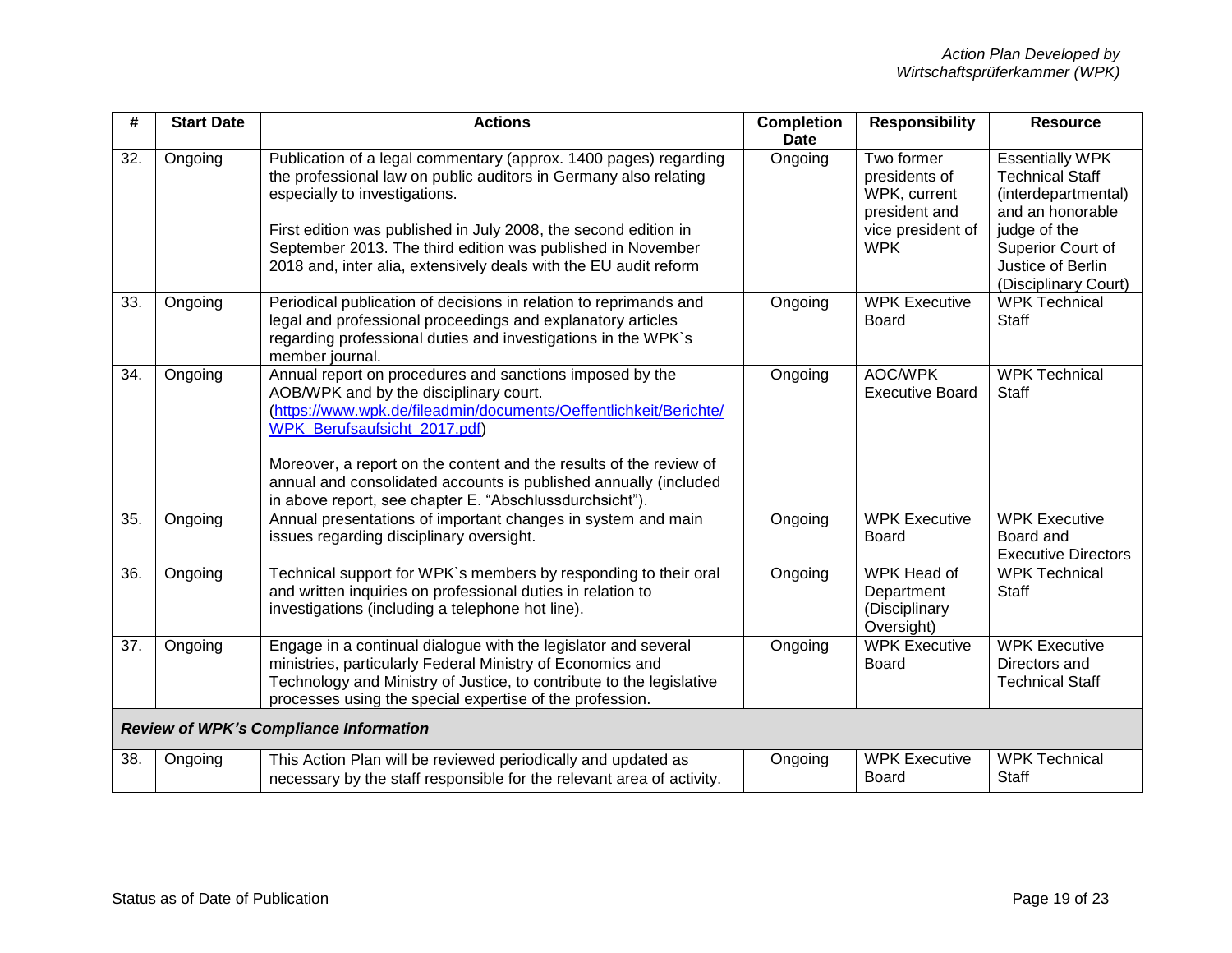# **Main Requirements of SMO 6**

| <b>Requirements</b>                                                                                        |                                                                                                                                                  |                                                              | <b>AOB</b>                                         | <b>Comments</b>                                                                                                                                                                                                                                                                                                                                                                                                                    |
|------------------------------------------------------------------------------------------------------------|--------------------------------------------------------------------------------------------------------------------------------------------------|--------------------------------------------------------------|----------------------------------------------------|------------------------------------------------------------------------------------------------------------------------------------------------------------------------------------------------------------------------------------------------------------------------------------------------------------------------------------------------------------------------------------------------------------------------------------|
| 1.                                                                                                         | Scope of the system<br>A system of investigation, discipline and appeals<br>exists for the accountancy profession. The system is<br>operational. | Yes (Y)<br><b>No</b><br>(No)<br><b>Partiall</b><br>y(P)<br>Y | Yes (Y)<br>No (No)<br><b>Partiall</b><br>y(P)<br>Y | <b>WPK:</b> Scope of system is for auditors non-PIEs<br>AOB: Scope of system is for auditors of PIEs and the AOB<br>oversees the I&D procedures of the WPK                                                                                                                                                                                                                                                                         |
| 2.                                                                                                         | Information about the types of misconduct which may<br>bring about investigative actions is publicly available.                                  | Υ                                                            | Υ                                                  | WPK: see annual report, chapter D.3. "Gegenstand der<br>abgeschlossenen Verfahren 2017"<br>(https://www.wpk.de/fileadmin/documents/Oeffentlichkeit/Beri<br>chte/WPK_Berufsaufsicht_2017.pdf)<br>AOB: see annual report, chapter 3.2 "Berufsaufsicht"<br>http://www.bafa.de/SharedDocs/Downloads/DE/Bundesamt/j<br>ahresbericht_apas_2017.pdf;jsessionid=4B8092B14A50259<br>blob=publicationFile&v=2<br>E2E92F08958723564.2_cid362? |
| 3.                                                                                                         | <b>Initiation of Proceedings</b><br>Both a "complaints-based" and an "information-<br>based" approach are adopted.                               | Y                                                            | Y                                                  |                                                                                                                                                                                                                                                                                                                                                                                                                                    |
| 4.                                                                                                         | Link with the results of QA reviews has been<br>established.                                                                                     | Y                                                            | Y                                                  |                                                                                                                                                                                                                                                                                                                                                                                                                                    |
| <b>Investigative process</b><br>5.<br>A committee or similar body exists for performing<br>investigations. |                                                                                                                                                  | Y                                                            | Y                                                  |                                                                                                                                                                                                                                                                                                                                                                                                                                    |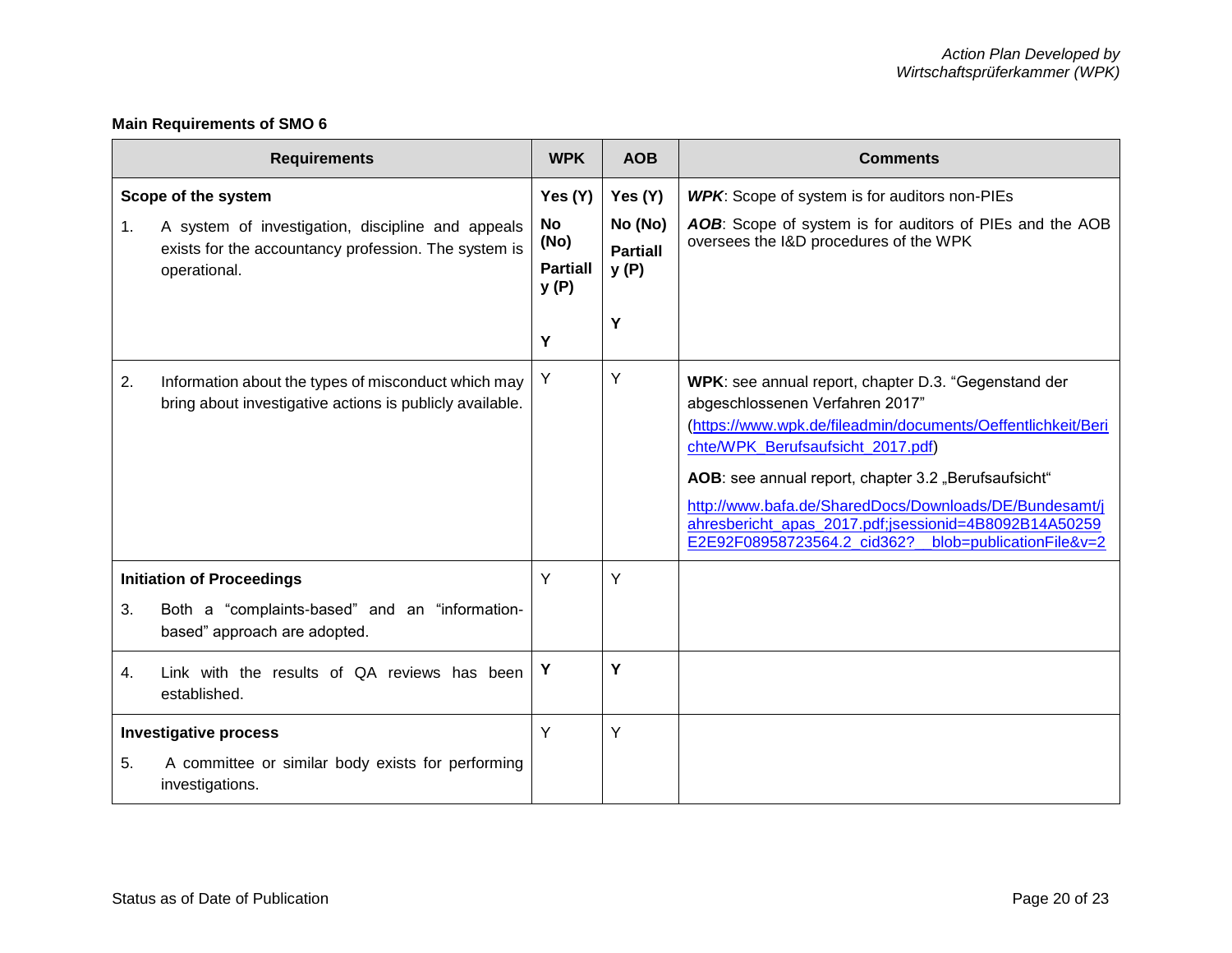| <b>Requirements</b> |                                                                                                                                                                                                                                                         |   | <b>AOB</b> | <b>Comments</b>                                                                                                                                                                                                                                                                                                                                                                                                                                                                                                                      |
|---------------------|---------------------------------------------------------------------------------------------------------------------------------------------------------------------------------------------------------------------------------------------------------|---|------------|--------------------------------------------------------------------------------------------------------------------------------------------------------------------------------------------------------------------------------------------------------------------------------------------------------------------------------------------------------------------------------------------------------------------------------------------------------------------------------------------------------------------------------------|
| 6.                  | Members of a committee are independent of the<br>subject of the investigation and other related parties.                                                                                                                                                | Y | Υ          |                                                                                                                                                                                                                                                                                                                                                                                                                                                                                                                                      |
|                     | <b>Disciplinary process</b>                                                                                                                                                                                                                             | Y | Y          |                                                                                                                                                                                                                                                                                                                                                                                                                                                                                                                                      |
| 7 <sub>1</sub>      | A separate disciplinary committee/entity exists to<br>make disciplinary decisions on referrals from the<br>investigation committee.                                                                                                                     |   |            |                                                                                                                                                                                                                                                                                                                                                                                                                                                                                                                                      |
| 8.                  | Members of the committee/entity include professional<br>accountants as well as non-accountants.                                                                                                                                                         | Y | Y          | All members of the WPK disciplinary committee are<br>professional accountants. However, the AOB, an authority<br>independent of the accounting profession, oversees the I&D<br>procedures of the WPK and has the ultimate responsibility for<br>the decision making, i.e. may overrule decisions of the WPK<br>disciplinary committee. In this way, also non-accountants are<br>involved in the ultimate decision-making.<br>With regard to the appeals level, a court chamber (i.e. the<br>appeals tribunal) is chaired by a judge. |
| 9.                  | The tribunal exhibits independence of the subject of<br>the investigation and other related parties.                                                                                                                                                    | Y | Y          |                                                                                                                                                                                                                                                                                                                                                                                                                                                                                                                                      |
| <b>Sanctions</b>    |                                                                                                                                                                                                                                                         | Y | Y          | See § 68 para. 1 WPO for the relevant penalties                                                                                                                                                                                                                                                                                                                                                                                                                                                                                      |
| 10.                 | The disciplinary system allows imposing an extensive<br>range of penalties. It is particularly important to<br>include (a) loss of professional designation; (b)<br>restriction and removal of practicing rights; and (c)<br>exclusion from membership. |   |            |                                                                                                                                                                                                                                                                                                                                                                                                                                                                                                                                      |
|                     | Rights of representation and appeal                                                                                                                                                                                                                     | Y | Y          | See Part 6 of the WPO (§§ 71a ff.)                                                                                                                                                                                                                                                                                                                                                                                                                                                                                                   |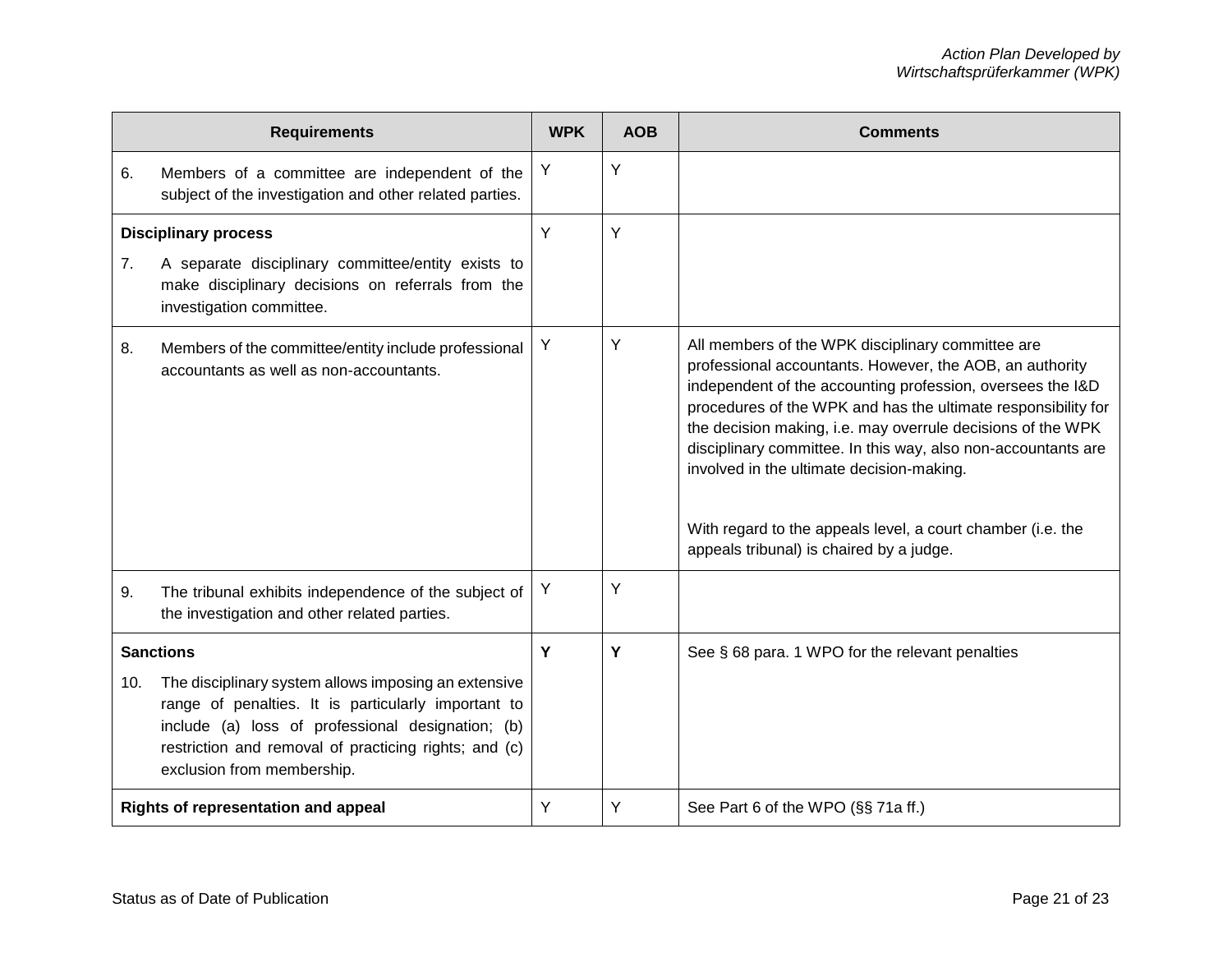| <b>Requirements</b> |                                                                                                                                             |   | <b>AOB</b> | <b>Comments</b>                                                                          |
|---------------------|---------------------------------------------------------------------------------------------------------------------------------------------|---|------------|------------------------------------------------------------------------------------------|
|                     | 11. A third appeals body exists which is separate from<br>both the disciplinary committee and investigative<br>committee.                   |   |            |                                                                                          |
|                     | <b>Administrative Processes</b>                                                                                                             | Y | Y          |                                                                                          |
| 12.                 | Timeframe targets for disposal of all cases are set.                                                                                        |   |            |                                                                                          |
| 13.                 | Tracking mechanisms to monitor progress in<br>investigation and discipline and related procedures<br>are established.                       | Υ | Y          |                                                                                          |
| 14.                 | Records of investigations and disciplinary processes<br>are established.                                                                    | Y | Y          |                                                                                          |
|                     | <b>Public Interest Considerations</b>                                                                                                       | Y | Y          |                                                                                          |
| 15.                 | Activities are supported to ensure that the public is<br>aware that an investigative and disciplinary system<br>exists in the jurisdiction. |   |            |                                                                                          |
|                     | 16. A process for the independent review of complaints<br>on which there was no follow-up is established.                                   | Y | Y          |                                                                                          |
| 17.                 | The results of the investigative and disciplinary<br>proceedings are made available to the public.                                          | Υ | Y          | Personal data of individuals is not published because of data<br>protection legislation. |
|                     | <b>Liaison with Outside Bodies</b>                                                                                                          | Y | Y          | See § 65 para. 1 WPO                                                                     |
| 18.                 | There is an appropriate process for liaison with<br>outside bodies on possible involvement in serious<br>crimes and offences.               |   |            |                                                                                          |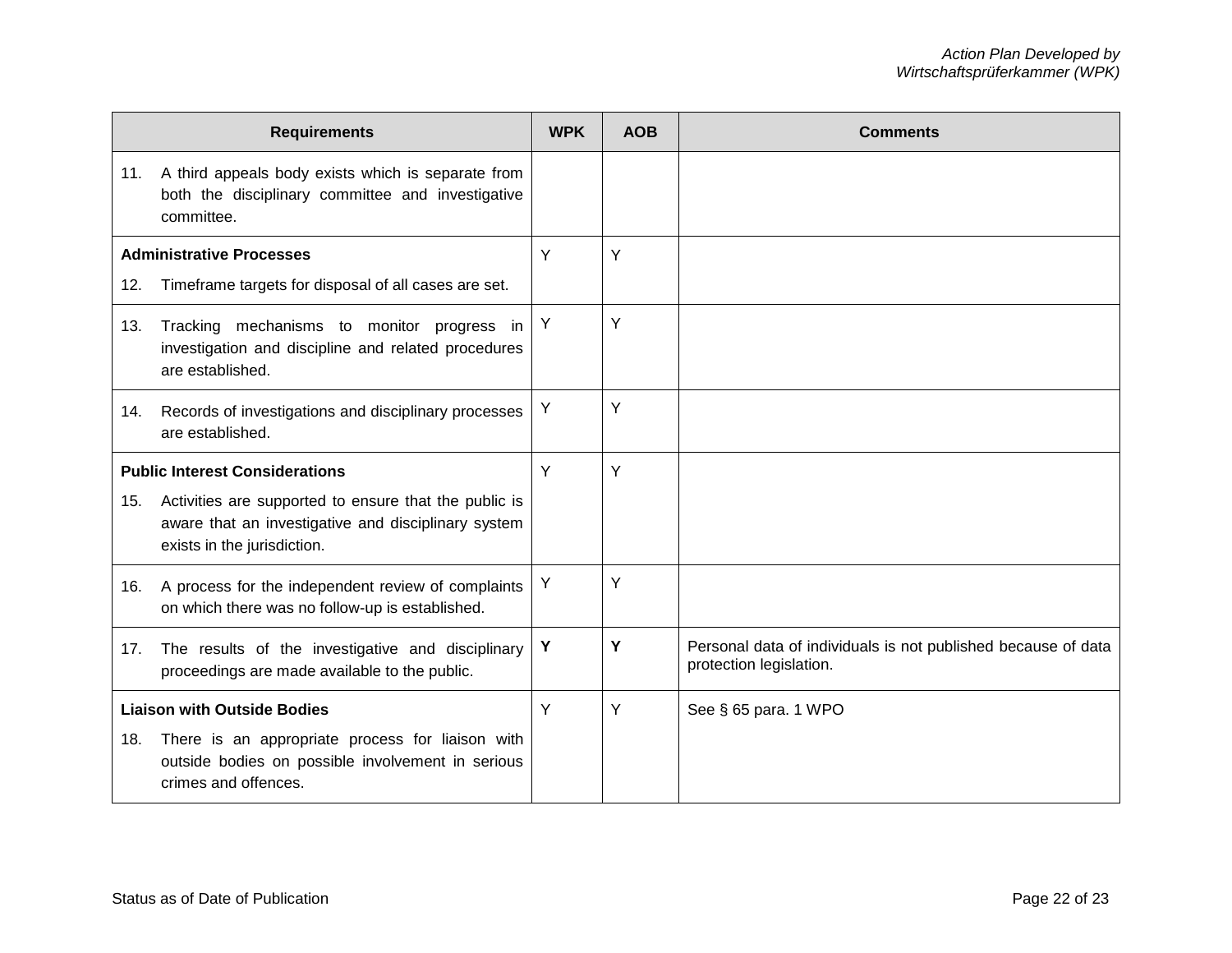| <b>Requirements</b>                                                                                                                   |  | <b>AOB</b> | Comments |
|---------------------------------------------------------------------------------------------------------------------------------------|--|------------|----------|
| Regular review of implementation and effectiveness                                                                                    |  |            |          |
| Regular review of implementation and effectiveness<br>19.<br>of the system are performed and corrective actions  <br>are implemented. |  |            |          |